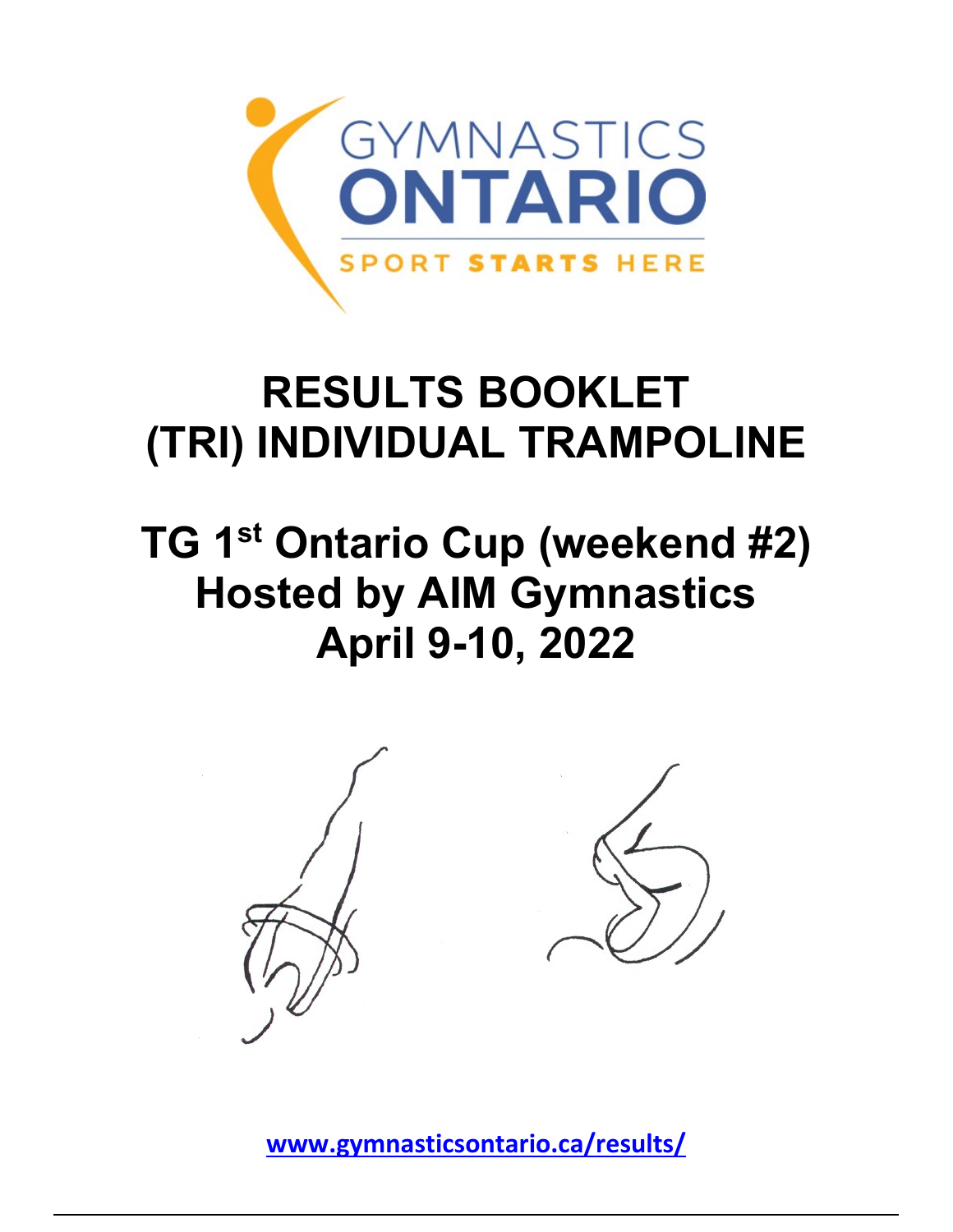**Vol** 6.8 6.8 7.2 7.0 9.4 9.4 2.9 8.900 2.9 37.900 *73.200 13*

| <b>GYMNASTICS</b><br><b>ONTARIO</b><br><b>SPORT STARTS HERE</b> | <b>Trampoline Results</b>                                                                                                                                                              |                  |                         |                                           |
|-----------------------------------------------------------------|----------------------------------------------------------------------------------------------------------------------------------------------------------------------------------------|------------------|-------------------------|-------------------------------------------|
| <b>TG 1st ON Cup 2022 (weekend #2)</b>                          | hosted by AIM Gymnastics                                                                                                                                                               |                  | <b>April 8-10, 2022</b> |                                           |
| TRI Level 1 - Women 12U<br>Qualifying Score is 76.0             | <b>P2</b><br>E1<br>E <sub>2</sub><br>E <sub>3</sub><br>E4<br>H1<br>H <sub>2</sub><br><b>Diff</b><br><b>ToF</b><br><b>Bon Pen</b>                                                       | Sub              | <b>Total</b>            | Page 1<br>Posn                            |
| <b>Julianne McKeown</b><br>L                                    | <b>AIM Gymnastics Pickering</b><br>$\bullet$<br>9.2<br>9.3<br>8.9<br>9.9<br>12.350<br>9.0<br>9.9<br><b>Set</b><br>8.6<br>9.4<br>8.6<br>8.5<br>8.7<br>9.4<br>3.6 11.900<br>3.6<br>Vol   | 40.450<br>45.700 | 86.150<br>86.150        | $\mathbf{1}$<br>$\it 1$                   |
| <b>Morgan Bruce</b><br>2                                        | <b>AIM Gymnastics Pickering</b><br>$\bullet$<br>8.6<br>11.750<br>9.0<br>9.8<br>9.8<br>9.0<br>9.1<br><b>Set</b><br>8.5<br>8.2<br>8.7<br>7.9<br>9.7<br>9.7<br>3.6 11.500<br>3.6<br>Vol   | 39.550<br>45.100 | 84.650<br>84.650        | $\overline{\mathbf{2}}$<br>$\overline{2}$ |
| <b>Jacey Adam</b><br>3                                          | <b>Rose City Gymnastics</b><br>$\mathbf O$<br>8.6<br>9.0<br>7.8<br>8.2<br>9.7<br>9.7<br>11.850<br><b>Set</b><br>7.8<br>8.1<br>7.8<br>9.4<br>9.4<br>8.0<br>3.6 11.700<br>Vol<br>3.6     | 38.350<br>44.100 | 82.450<br>82.450        | $\overline{\mathbf{3}}$<br>$\mathfrak{Z}$ |
| <b>Taylor Smith</b>                                             | <b>Anti-Gravity</b><br>$\overline{\mathbf{o}}$<br>8.5<br>8.2<br>9.0<br>8.2<br>9.5<br>9.5<br>12.200<br><b>Set</b><br>7.8<br>7.5<br>7.5<br>6.9<br>9.3<br>9.3<br>3.6 12.000<br>3.6<br>Vol | 38.400<br>43.500 | 81.900<br>81.900        | $\overline{\mathbf{4}}$<br>4              |
| <b>Presley Collins</b><br>5                                     | <b>Muskoka</b><br>$\mathbf O$<br>8.4<br>8.9<br>8.3<br>8.9<br>9.8<br>9.8<br>10.900<br><b>Set</b><br>8.6<br>8.6<br>8.4<br>8.1<br>9.6<br>9.6<br>3.0 10.550<br>Vol<br>3.0                  | 38.000<br>43.150 | 81.150<br>81.150        | 5<br>5                                    |
| <b>Alaina Ha</b><br>6                                           | <b>Rose City Gymnastics</b><br>$\mathbf O$<br>8.7<br>9.0<br>9.9<br>8.9<br>8.7<br>9.9<br>11,300<br><b>Set</b><br>7.3<br>7.8<br>7.3<br>9.2<br>9.2<br>7.4<br>3.6 11.100<br>Vol<br>3.6     | 38.800<br>42.200 | 81.000<br>81.000        | $6\phantom{1}6$<br>6                      |
| <b>Mckenna Kendall</b><br>7                                     | <b>Manjak's Gymnastics</b><br>O<br>11.350<br>Set 8.0 7.9 8.2<br>8.2 10.0 10.0<br>Vol 8.1 7.2 7.8 7.7 9.6 9.6 3.6 11.050 3.6                                                            | 37.550<br>43.350 | 80.900<br>80.900        | $\overline{\mathbf{z}}$<br>$\overline{z}$ |
| <b>Logan Sims</b><br>8                                          | <b>Manjak's Gymnastics</b><br>$\mathbf O$<br>Set 8.1 8.4<br>8.6 8.5 9.8<br>9.8<br>10.650<br>8.1<br>$7.9$ $9.5$ $9.5$<br>7.7<br>7.7<br>3.6 10.750 3.6<br>Vol                            | 37.350<br>43.050 | 80.400<br>80.400        | $\bf{8}$<br>8                             |
| <b>Kierra Pheasant</b><br>$\overline{9}$                        | <b>Sudbury Laurels</b><br>$7.7$ 9.7<br><b>Set 7.0</b><br>7.6<br>7.6<br>9.7<br>11.450<br>7.1 6.5 9.6 9.6<br>Vol 6.4<br>6.1<br>2.1 11.800<br>2.1                                         | 36.350<br>38.500 | 74.850<br>74.850        | $\overline{9}$<br>$\mathfrak g$           |
| <b>Ava Renshaw</b><br><b>10</b>                                 | <b>Vertical Zone</b><br>7.3<br>7.9<br>$7.2$ 9.4<br>11.700<br><b>Set</b><br>7.1<br>9.4<br>Vol 6.9<br>7.0<br>7.1<br>6.8 8.2 8.2<br>3.0 10.600<br>3.0                                     | 35.600<br>38.700 | 74.300<br>74.300        | $\overline{10}$<br>10                     |
| 11 Annabella Rossini                                            | <b>Grand River Gymmies</b><br>Set 7.9 7.6<br>7.9<br>$7.9$ $9.8$<br>9.8<br>9.700<br>7.8<br>7.3<br>7.6<br>7.5<br>9.8<br>$9.8$ 2.4<br>9.100 2.4<br>Vol                                    | 35.300<br>38.800 | 74.100<br>74.100        | 11<br>11                                  |
| <b>Maya Lederman</b><br>12 <sub>1</sub>                         | <b>Airborne Trampoline KW</b><br>7.7<br>$7.8$ 9.9<br>7.4<br>7.3<br>9.9<br>9.850<br><b>Set</b><br>Vol 6.2<br>7.1<br>$6.1$ 9.6<br>6.3<br>9.6<br>3.6 9.250<br>3.6                         | 34.850<br>38.550 | 73.400<br>73.400        | 12<br>12                                  |
| <b>Adele Cheng</b><br>13                                        | <b>Club Les Sittelles</b><br>8.0 8.5 7.5 9.7 9.7<br>9.600<br><b>Set 8.0</b>                                                                                                            | 35.300           | 73.200                  | 13                                        |

| $\boxed{14}$ | <b>Avery Cowen</b>        | <b>Rose City Gymnastics</b>                                                                                                                                | 72.850 | 14 |
|--------------|---------------------------|------------------------------------------------------------------------------------------------------------------------------------------------------------|--------|----|
|              |                           | 35.300<br>10.000<br>9.8<br>7.5<br>7.8<br>8.1<br>9.8<br><b>Set</b><br>7.7<br>37.550<br>7.2<br>7.3<br>9.050<br>7.0<br>9.5<br>9.5<br>6.6<br>Vol<br>2.4<br>2.4 | 72.850 | 14 |
| 15           | <b>Charlotte Windover</b> | <b>Club Les Sittelles</b>                                                                                                                                  | 72.050 | 15 |
|              |                           | 9.8<br>8.700<br>34.100<br>7.7<br>8.0<br>9.8<br>7.9<br>7.7<br><b>Set</b>                                                                                    |        |    |
|              |                           | 37.950<br>7.0<br>$7.2$ 9.5<br>$9.050$ 2.6<br>6.6<br>7.8<br>2.6<br>Vol<br>9.5                                                                               | 72.050 | 15 |
| <b>16</b>    | <b>Laurence Crepin</b>    | <b>Club Les Sittelles</b>                                                                                                                                  | 72.050 | 16 |
|              |                           | 8.950<br>34.550<br>9.8<br>7.7<br>8.2<br>9.8<br>8.1<br>7.7<br><b>Set</b>                                                                                    |        |    |
|              |                           | 7.5<br>8.500<br>37.500<br>7.7<br>7.3<br>9.5<br>2.3<br>Vol<br>7.4<br>9.5<br>2.3                                                                             | 72.050 | 16 |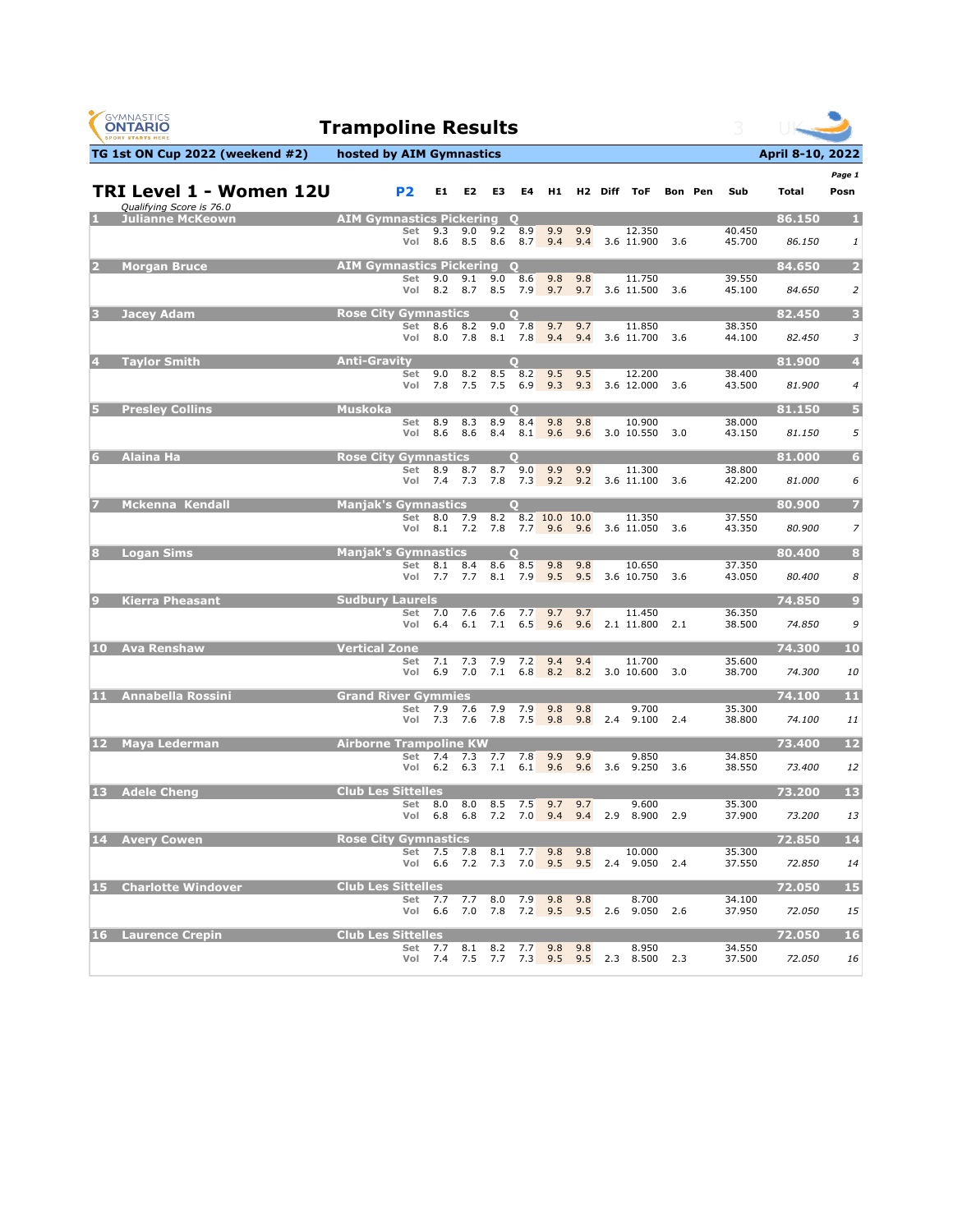*Page 2*

|           | TRI Level 1 - Women 12U |                             | P <sub>2</sub>    | E1         | E2         | E3         | E4         | H1            | H2         | <b>Diff</b> | ToF                 | Bon | Pen | Sub              | Total  | Posn      |
|-----------|-------------------------|-----------------------------|-------------------|------------|------------|------------|------------|---------------|------------|-------------|---------------------|-----|-----|------------------|--------|-----------|
| <b>17</b> | Yuzu Moldenhaver        | <b>T-Dot Tumblers</b>       |                   |            |            |            |            |               |            |             |                     |     |     |                  | 69.400 | $17$      |
|           |                         |                             | <b>Set</b><br>Vol | 6.5<br>7.3 | 6.1<br>7.1 | 6.6<br>7.6 | 6.8<br>7.4 | 7.9<br>9.9    | 7.9<br>9.9 | 3.0         | 8.150<br>9.650      | 3.0 |     | 29.150<br>40.250 | 69.400 | 17        |
| <b>18</b> | <b>Nina Andrews</b>     | <b>Rose City Gymnastics</b> |                   |            |            |            |            |               |            |             |                     |     |     |                  | 65.400 | <b>18</b> |
|           |                         |                             | Set.<br>Vol       | 6.4<br>7.0 | 6.9<br>7.0 | 6.6<br>7.4 | 6.2<br>7.3 | $-7.9$<br>9.4 | 7.9<br>9.4 | 1.5         | 8.200<br>9.600      | 1.5 |     | 29.100<br>36.300 | 65,400 | 18        |
| <b>19</b> | <b>Chloe Huerter</b>    | <b>Velocity Sport Inc.</b>  |                   |            |            |            |            |               |            |             |                     |     |     |                  | 42.000 | <b>19</b> |
|           |                         |                             | <b>Set</b><br>Vol | 0.6<br>6.7 | 0.6<br>6.4 | 0.6<br>7.1 | 0.6<br>6.9 | 1.0<br>9.2    | 1.0<br>9.2 |             | 1.100<br>2.5 10.900 | 2.5 |     | 3.300<br>38.700  | 42.000 | 19        |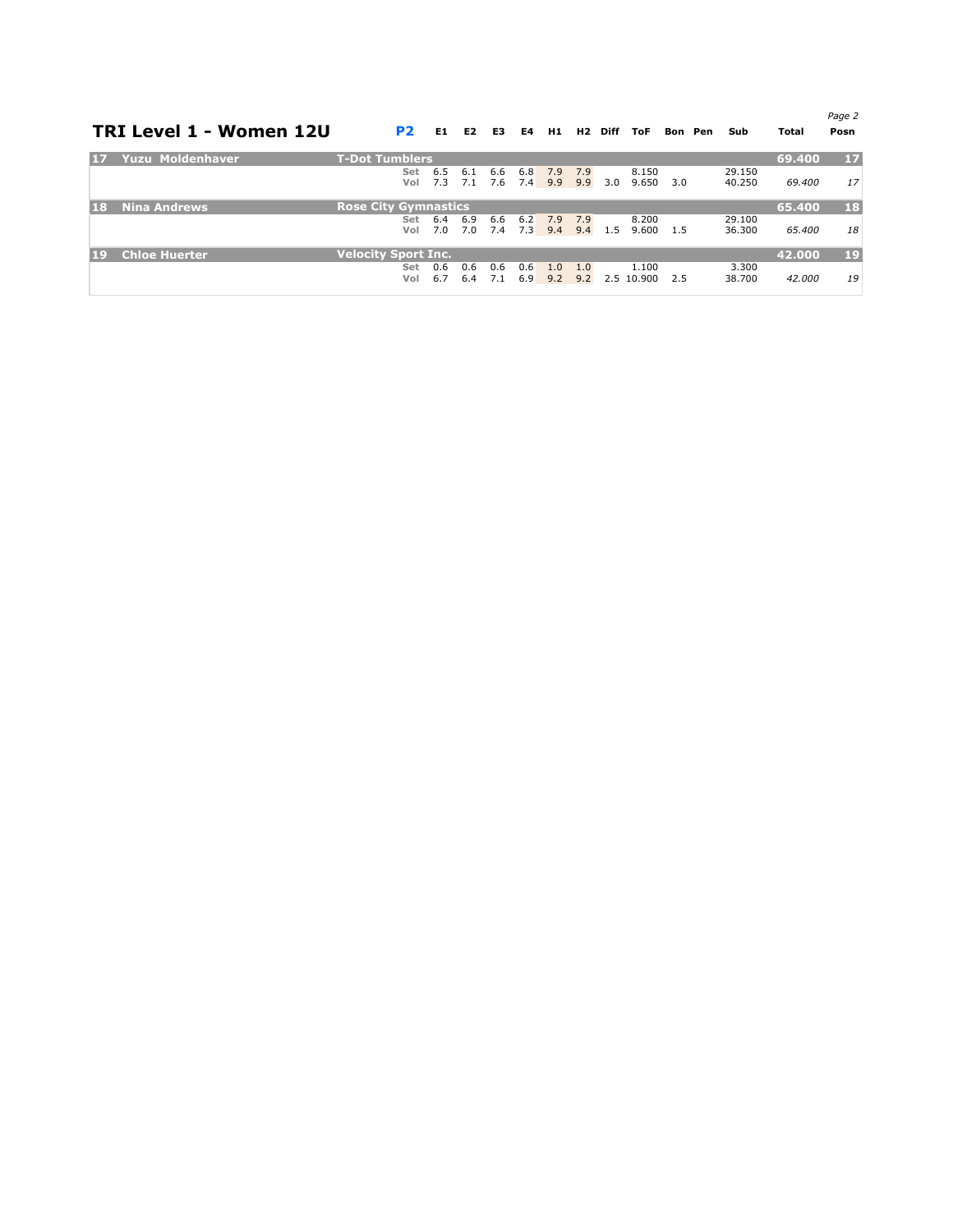**Vol** 7.0 7.0 7.7 6.8 9.2 9.2 2.8 10.550 2.8 39.350 *76.750 13*

| <b>GYMNASTICS</b><br><b>ONTARIO</b><br><b>SPORT STARTS HERE</b> | <b>Trampoline Results</b>                              |                   |                                            |            |            |                |                      |                 |                     |                                                      |     |                |                  |                  |                         |
|-----------------------------------------------------------------|--------------------------------------------------------|-------------------|--------------------------------------------|------------|------------|----------------|----------------------|-----------------|---------------------|------------------------------------------------------|-----|----------------|------------------|------------------|-------------------------|
| TG 1st ON Cup 2022 (weekend #2)                                 | hosted by AIM Gymnastics                               |                   |                                            |            |            |                |                      |                 |                     |                                                      |     |                |                  | April 8-10, 2022 |                         |
| <b>TRI Level 1 - Women 13&amp;14</b>                            |                                                        | <b>P2</b>         | E1                                         | E2         | E3         | Ε4             | H1                   |                 | H <sub>2</sub> Diff | ToF                                                  |     | <b>Bon Pen</b> | Sub              | <b>Total</b>     | Page 1<br>Posn          |
| Qualifying Score is 77.0<br><b>Cadence Skimming</b><br>ш        | <b>Adrenaline Gymnastics &amp; Training Centre Ltd</b> |                   |                                            |            |            | $\overline{O}$ |                      |                 |                     |                                                      |     |                |                  | 82.650           | $\mathbf{1}$            |
|                                                                 |                                                        | <b>Set</b><br>Vol | 9.1<br>7.6                                 | 8.8<br>8.1 | 9.0<br>8.2 | 7.6            | 9.1 10.0 10.0<br>9.0 | 9.0             |                     | 12.150<br>3.0 11.700                                 | 3.0 |                | 40.250<br>42.400 | 82.650           | $\mathbf{1}$            |
| <b>Tessa Moore</b>                                              | <b>Velocity Sport Inc.</b>                             |                   |                                            |            |            | O              |                      |                 |                     |                                                      |     |                |                  | 80.200           | $\overline{\mathbf{2}}$ |
|                                                                 |                                                        | <b>Set</b><br>Vol | 8.0<br>7.4                                 | 7.8<br>7.5 | 8.1<br>7.8 | 7.3            | 7.9 10.0 10.0<br>9.8 | 9.8             |                     | 12.450<br>2.5 12.150                                 | 2.5 |                | 38.350<br>41.850 | 80.200           | $\overline{2}$          |
| <b>Emme Robbins</b><br>3                                        | <b>Vertical Zone</b>                                   |                   |                                            |            |            | $\mathbf O$    |                      |                 |                     |                                                      |     |                |                  | 80.100           | $\overline{\mathbf{3}}$ |
|                                                                 |                                                        | <b>Set</b><br>Vol | 7.7<br>7.3                                 | 8.1<br>7.1 | 8.3<br>7.6 | 6.8            | 7.7 10.0 10.0<br>9.5 | 9.5             |                     | 11.850<br>3.6 11.350                                 | 3.6 |                | 37.650<br>42.450 | 80.100           | 3                       |
| <b>Julia Mikhail</b><br>$\overline{4}$                          | <b>KSG Aurora</b>                                      |                   |                                            |            |            | $\mathbf O$    |                      |                 |                     |                                                      |     |                |                  | 80.000           | $\overline{\mathbf{4}}$ |
|                                                                 |                                                        | <b>Set</b><br>Vol | 8.1<br>8.0                                 | 8.3<br>7.9 | 8.1<br>8.0 | 8.2<br>7.8     | 9.9<br>9.7           | 9.9<br>9.7      |                     | 11.800<br>2.5 11.400                                 | 2.5 |                | 38.000<br>42.000 | 80.000           | 4                       |
| <b>Julia Rusk</b>                                               | <b>Halton Hills Gymnastics Centre</b>                  |                   |                                            |            |            | $\bullet$      |                      |                 |                     |                                                      |     |                |                  | 79.500           | 5                       |
|                                                                 |                                                        | Set<br>Vol        | 8.4<br>7.1                                 | 8.4<br>7.6 | 8.6<br>7.6 | 8.3<br>7.1     | 9.9<br>9.9           | 9.9<br>9.9      |                     | 11.500<br>3.1 10.500                                 | 3.1 |                | 38.200<br>41.300 | 79.500           | 5                       |
| <b>Leah Matic</b><br>6                                          | <b>Rose City Gymnastics</b>                            |                   |                                            |            |            | $\bullet$      |                      |                 |                     |                                                      |     |                |                  | 79.250           | $6\phantom{1}6$         |
|                                                                 |                                                        | <b>Set</b><br>Vol | 8.1<br>7.9                                 | 8.4<br>8.5 | 8.0<br>8.4 | 8.6            | $7.8$ 10.0<br>9.9    | 10.0<br>9.9     |                     | 10.500<br>2.5 10.850                                 | 2.5 |                | 36.600<br>42.650 | 79,250           | 6                       |
| <b>Piper Leeper</b>                                             | <b>Vertical Zone</b>                                   |                   |                                            |            |            | Q              |                      |                 |                     |                                                      |     |                |                  | 79.100           | 7                       |
|                                                                 |                                                        |                   | Set 7.9 7.9 8.1                            |            |            |                | $7.6$ 9.6            | 9.6             |                     | 11.350<br>Vol 6.9 7.2 7.3 6.4 9.5 9.5 3.6 11.550 3.6 |     |                | 36.750<br>42.350 | 79.100           | $\overline{z}$          |
| <b>Alexis Fox</b><br>8                                          | <b>Grand River Gymmies</b>                             |                   |                                            |            |            | Q              |                      |                 |                     |                                                      |     |                |                  | 78.700           | $\overline{\mathbf{8}}$ |
|                                                                 |                                                        |                   | Set 7.9 7.5<br>Vol 8.2 7.8                 |            |            |                |                      | 7.8 7.5 9.7 9.7 |                     | 11.050<br>7.9 7.4 9.5 9.5 3.0 11.450 3.0             |     |                | 36.050<br>42.650 | 78.700           | $\boldsymbol{8}$        |
| <b>Mackenzie Basar</b><br>$\overline{9}$                        | <b>Rose City Gymnastics Q</b>                          |                   |                                            |            |            |                |                      |                 |                     |                                                      |     |                |                  | 78.700           | $\overline{9}$          |
|                                                                 |                                                        |                   | Set 7.2 7.7 7.9 7.5 9.8 9.8<br>Vol 7.4 7.6 |            | 7.8        |                |                      | $7.3$ 9.5 9.5   |                     | 11.850<br>3.0 11.350 3.0                             |     |                | 36.850<br>41.850 | 78.700           | $\boldsymbol{9}$        |
| 10 Zoe Weber                                                    | Airborne Trampoline KW Q                               |                   |                                            |            |            |                |                      |                 |                     |                                                      |     |                |                  | 78.550           | 10                      |
|                                                                 |                                                        |                   | Set 8.5 8.1 8.0 8.2 9.8 9.8                |            |            |                |                      |                 |                     | 10.500<br>Vol 8.0 8.1 8.2 7.9 9.7 9.7 2.5 11.150 2.5 |     |                | 36.600<br>41.950 | 78.550           | 10                      |
| 11 Mary Kate Kavanagh Kapparis                                  | <b>Velocity Sport Inc.</b>                             |                   |                                            |            |            | $ \mathbf{Q} $ |                      |                 |                     |                                                      |     |                |                  | 78.350           | $\overline{11}$         |
|                                                                 |                                                        |                   | Set 7.8 8.2                                |            |            |                |                      | 7.9 7.8 9.9 9.9 |                     | 11.100<br>Vol 7.0 7.3 7.8 7.0 9.8 9.8 3.1 11.350 3.1 |     |                | 36.700<br>41.650 | 78.350           | 11                      |
| 12 Keely Hofland                                                | <b>Vertical Zone</b>                                   |                   |                                            |            |            | $\overline{Q}$ |                      |                 |                     |                                                      |     |                |                  | 77.650           | 12                      |
|                                                                 |                                                        |                   | Set 8.1 8.1 7.7 7.9 10.0 10.0              |            |            |                |                      |                 |                     | 11.400<br>Vol 7.7 7.5 7.4 7.4 9.9 9.9 2.4 10.650 2.4 |     |                | 37.400<br>40.250 | 77.650           | 12                      |
| 13 Annabeth Wilson                                              | <b>Halton Hills Gymnastics Centre</b>                  |                   |                                            |            |            |                |                      |                 |                     |                                                      |     |                |                  | 76.750           | 13                      |
|                                                                 |                                                        |                   | Set 7.8 8.2 8.4 7.9 9.8 9.8                |            |            |                |                      |                 |                     | 11.500                                               |     |                | 37.400           |                  |                         |

| $\vert$ 14 | <b>Michelle Novakova</b>    | <b>Halton Hills Gymnastics Centre</b>                  |     |     |     |     |      |      |                |     |        | 76.050 | 14 |
|------------|-----------------------------|--------------------------------------------------------|-----|-----|-----|-----|------|------|----------------|-----|--------|--------|----|
|            |                             | <b>Set</b>                                             | 7.9 | 8.2 | 8.3 | 7.8 | 10.0 | 10.0 | 10.850         |     | 36.950 |        |    |
|            |                             | Vol                                                    | 6.8 | 6.8 | 7.3 | 6.9 | 9.8  | 9.8  | 2.5 10.600     | 2.5 | 39.100 | 76.050 | 14 |
| 15         | <b>Montana Liscum</b>       | <b>Velocity Sport Inc.</b>                             |     |     |     |     |      |      |                |     |        | 75.900 | 15 |
|            |                             | <b>Set</b>                                             | 7.4 | 7.6 | 7.9 | 7.6 | 9.9  | 9.9  | 10.550         |     | 35.650 |        |    |
|            |                             | Vol                                                    | 7.6 | 7.5 | 7.4 | 7.3 | 9.9  | 9.9  | 2.5 10.450 2.5 |     | 40.250 | 75.900 | 15 |
|            | <b>Katherine Sutherland</b> | <b>Adrenaline Gymnastics &amp; Training Centre Ltd</b> |     |     |     |     |      |      |                |     |        | 75.050 | 16 |
|            |                             | <b>Set</b>                                             | 7.1 | 7.2 | 7.7 | 7.1 | 9.1  | 9.1  | 9.650          |     | 33.050 |        |    |
|            |                             | Vol                                                    | 8.0 | 7.7 | 8.2 | 8.4 | 9.6  | 9.6  | 3.0 10.200     | 3.0 | 42.000 | 75.050 | 16 |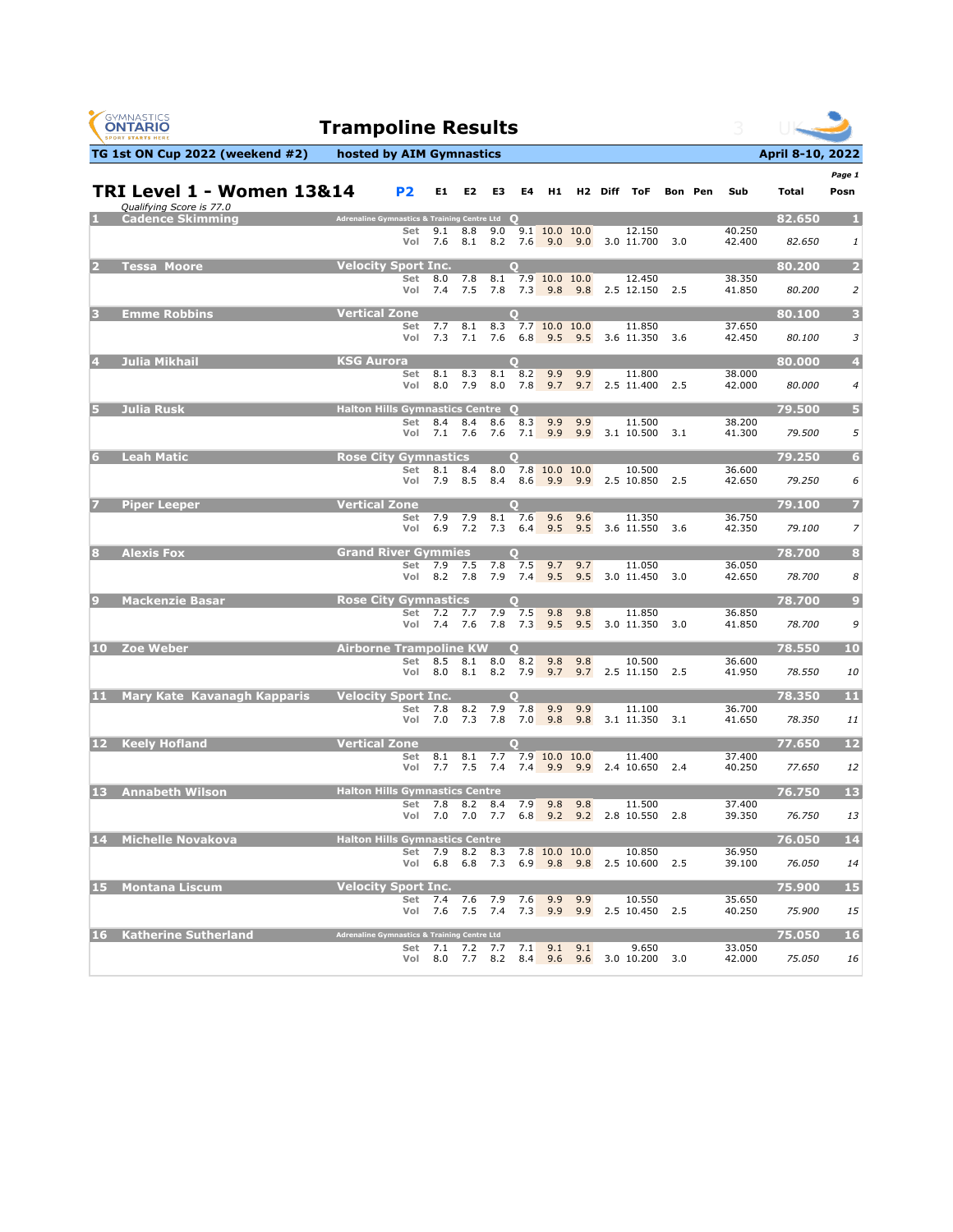*Page 2*

| TRI Level 1 - Women 13&14 P2 E1 E2 E3 E4 H1 H2 Diff ToF Bon Pen Sub Total Posn |  |  |  |  |  |  |  |  |  |  |  |  |  |  |
|--------------------------------------------------------------------------------|--|--|--|--|--|--|--|--|--|--|--|--|--|--|
|--------------------------------------------------------------------------------|--|--|--|--|--|--|--|--|--|--|--|--|--|--|

| $17$      | <b>Ava Cherry</b>      | <b>Airborne Trampoline KW</b>         |                   |            |            |            |            |                          |              |            |                      |     |                  | 74.800 | $17$                     |
|-----------|------------------------|---------------------------------------|-------------------|------------|------------|------------|------------|--------------------------|--------------|------------|----------------------|-----|------------------|--------|--------------------------|
|           |                        |                                       | <b>Set</b><br>Vol | 8.0<br>7.2 | 8.3<br>7.7 | 8.1<br>7.8 | 7.1        | 8.4 10.0<br>9.6          | 10.0<br>9.6  | 2.5        | 9.750<br>9.150       | 2.5 | 36.150<br>38.650 | 74.800 | 17                       |
| <b>18</b> | <b>Signey Karker</b>   | <b>Halton Hills Gymnastics Centre</b> |                   |            |            |            |            |                          |              |            |                      |     |                  | 72.950 | 18                       |
|           |                        |                                       | <b>Set</b><br>Vol | 7.6<br>6.5 | 8.0<br>6.5 | 8.0<br>7.1 | 7.5<br>6.4 | 9.8<br>8.6               | 9.8<br>8.6   |            | 10.550<br>2.4 10.600 | 2.4 | 35.950<br>37.000 | 72.950 | 18                       |
| <b>19</b> | <b>Audrey Marshall</b> | <b>Airborne Trampoline KW</b>         |                   |            |            |            |            |                          |              |            |                      |     |                  | 72.150 | <b>19</b>                |
|           |                        |                                       | <b>Set</b><br>Vol | 7.4<br>6.9 | 7.5<br>7.1 | 7.8<br>7.7 |            | $7.3$ 10.0<br>$6.9$ 10.0 | 10.0<br>10.0 | 2.5        | 9.200<br>9.050       | 2.5 | 34.100<br>38.050 | 72.150 | 19                       |
| <b>20</b> | <b>Nila Parekh</b>     | <b>T-Dot Tumblers</b>                 |                   |            |            |            |            |                          |              |            |                      |     |                  | 67.850 | $\overline{\mathbf{20}}$ |
|           |                        |                                       | <b>Set</b><br>Vol | 6.0<br>7.2 | 6.2<br>7.1 | 6.4<br>7.5 | 6.2<br>7.1 | 7.8<br>9.3               | 7.8<br>9.3   | 3.0        | 8.300<br>9.750       | 3.0 | 28.500<br>39.350 | 67.850 | 20                       |
| 21        | <b>Kendryn Catallo</b> | <b>Vertical Zone</b>                  |                   |            |            |            |            |                          |              |            |                      |     |                  | 49.750 | 21                       |
|           |                        |                                       | <b>Set</b><br>Vol | 0.8<br>8.2 | 0.8<br>8.0 | 0.8<br>8.2 | 0.9<br>7.8 | 1.0<br>9.6               | 1.0<br>9.6   |            | 1.300<br>3.6 12.850  | 3.6 | 3.900<br>45.850  | 49.750 | 21                       |
|           | <b>Leah MacNevin</b>   | <b>AIM Gymnastics Pickering</b>       |                   |            |            |            |            |                          |              |            |                      |     |                  |        |                          |
|           |                        |                                       | <b>Set</b><br>Vol | 0.0<br>0.0 | 0.0<br>0.0 | 0.0<br>0.0 | 0.0<br>0.0 | 0.0<br>0.0               | 0.0<br>0.0   | 0.0<br>0.0 |                      |     | 0.000<br>0.000   |        |                          |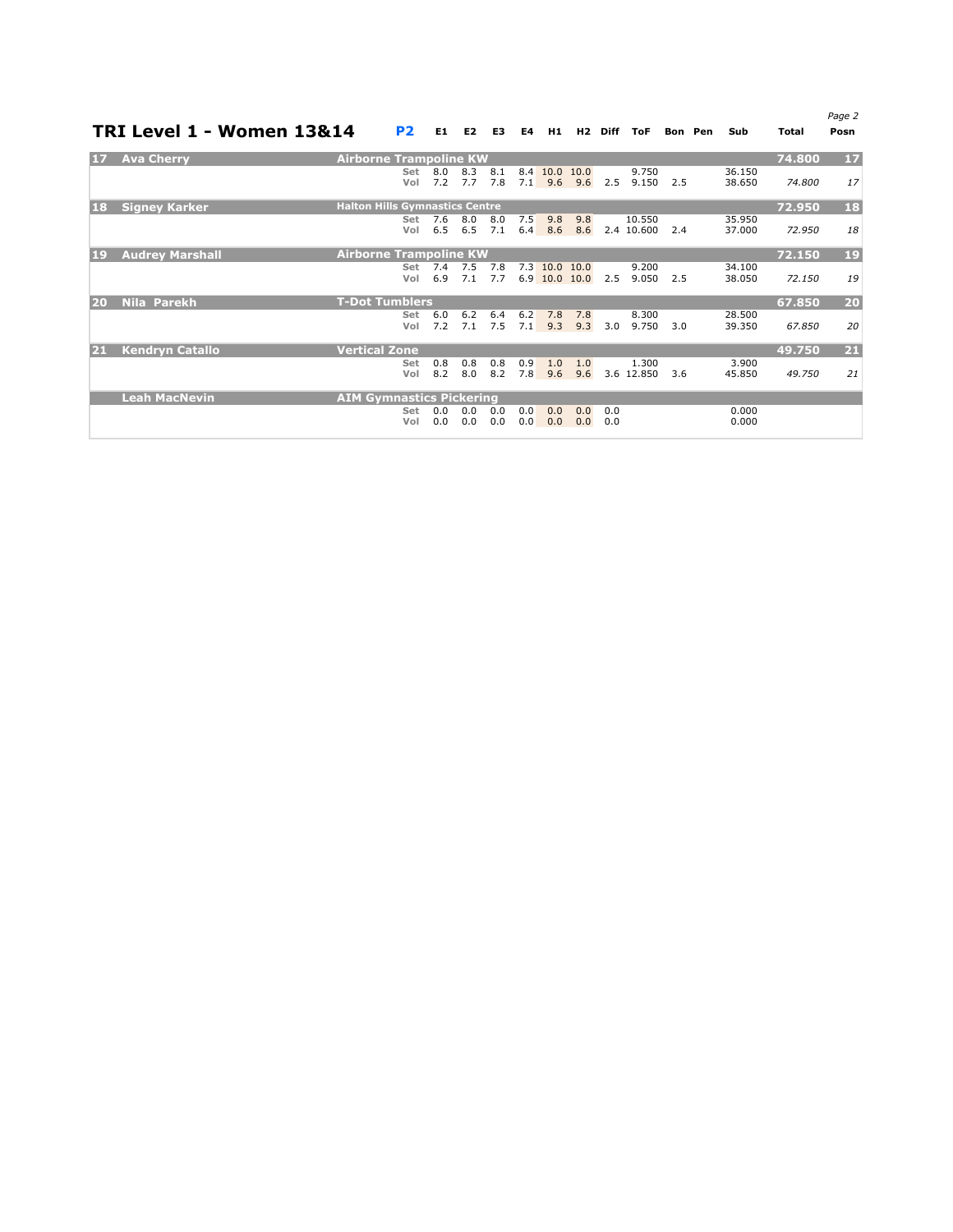|                         | <b>GYMNASTICS</b><br><b>ONTARIO</b><br><b>SPORT STARTS HERE</b> | <b>Trampoline Results</b>                              |                   |                                |                   |                |                         |               |                               |             |                                                 |     |                |                                                         |                  |                             |
|-------------------------|-----------------------------------------------------------------|--------------------------------------------------------|-------------------|--------------------------------|-------------------|----------------|-------------------------|---------------|-------------------------------|-------------|-------------------------------------------------|-----|----------------|---------------------------------------------------------|------------------|-----------------------------|
|                         | <b>TG 1st ON Cup 2022 (weekend #2)</b>                          | hosted by AIM Gymnastics                               |                   |                                |                   |                |                         |               |                               |             |                                                 |     |                |                                                         | April 8-10, 2022 |                             |
|                         | TRI Level 1 - Women 15+<br>Qualifying Score is 77.0             |                                                        | <b>P2</b>         | E1                             | E2                | E <sub>3</sub> | E4                      | H1            | H2                            | <b>Diff</b> | <b>ToF</b>                                      |     | <b>Bon Pen</b> | Sub                                                     | <b>Total</b>     | Page 1<br>Posn              |
| M.                      | <b>Kamryn Rattansingh</b>                                       | <b>Airborne Trampoline KW</b>                          | <b>Set</b><br>Vol | 8.6<br>8.0                     | 8.3<br>8.2        | 8.5<br>8.1     | $\bullet$<br>8.6<br>8.1 | 9.8<br>9.9    | 9.8<br>9.9                    |             | 11.800<br>3.1 10.400                            | 3.1 |                | 38.700<br>42.700                                        | 81.400<br>81.400 | $\mathbf 1$<br>$\mathbf{1}$ |
| $\overline{\mathbf{2}}$ | <b>Anne-Sophie Lacaille</b>                                     | <b>Ottawa Gymnastics Centre Q</b>                      | <b>Set</b>        | 8.8                            | 8.3               | 8.4            |                         |               | 8.5 10.0 10.0                 |             | 10.850                                          |     |                | 37.750                                                  | 79.300           | $\overline{\mathbf{2}}$     |
|                         |                                                                 |                                                        | Vol               | 7.8                            | 8.0               | 7.9            |                         | $7.7$ 9.9     | 9.9                           |             | 2.5 10.950                                      | 2.5 |                | 41.550                                                  | 79.300           | $\overline{2}$              |
| 3                       | <b>Emily Rimmer</b>                                             | <b>Vertical Zone</b>                                   |                   |                                |                   |                | $\mathbf O$             |               |                               |             |                                                 |     |                |                                                         | 79.000           | $\overline{\mathbf{3}}$     |
|                         |                                                                 |                                                        | <b>Set</b><br>Vol | 8.1<br>7.1                     | 8.4<br>7.0        | 8.1<br>7.1     | 8.0<br>6.5              | 9.8<br>9.7    | 9.8<br>9.7                    |             | 11,400<br>3.6 10.600                            | 3.6 |                | 37.400<br>41.600                                        | 79.000           | 3                           |
| $\overline{4}$          | <b>Isabella McIntosh</b>                                        | <b>Airborne Trampoline KW</b>                          |                   |                                |                   |                | $\bullet$               |               |                               |             |                                                 |     |                |                                                         | 78.450           | 4                           |
|                         |                                                                 |                                                        | Set<br>Vol        | 8.3<br>7.6                     | 8.1<br>7.3        | 8.1<br>7.8     | 7.9<br>7.3              | 9.5<br>9.4    | 9.5<br>9.4                    |             | 10.450<br>3.6 10.800                            | 3.6 |                | 36.150<br>42.300                                        | 78.450           | 4                           |
| 5                       | <b>Elisabeth Antifave</b>                                       | <b>Rideau Gymnastics</b>                               |                   |                                |                   |                | $\mathbf{O}$            |               |                               |             |                                                 |     |                |                                                         | 78.150           | 5                           |
|                         |                                                                 |                                                        | <b>Set</b><br>Vol | 8.6<br>7.5                     | 8.1<br>7.5        | 8.2<br>7.7     | 8.4<br>7.3              | 9.8<br>9.8    | 9.8<br>9.8                    |             | 10.650<br>2.9 10.500                            | 2.9 |                | 37.050<br>41.100                                        | 78.150           | 5                           |
| 6                       | <b>Akaylah Dawkins</b>                                          | <b>Adrenaline Gymnastics &amp; Training Centre Ltd</b> |                   |                                |                   |                | $\bullet$               |               |                               |             |                                                 |     |                |                                                         | 77.750           | $6\phantom{1}6$             |
|                         |                                                                 |                                                        | Set<br>Vol        | 7.8<br>8.1                     | 7.6<br>7.5        | 7.6<br>7.8     | 7.6<br>7.5              | 9.9<br>9.1    | 9.9<br>9.1                    |             | 11.150<br>3.0 11.100                            | 3.0 |                | 36.250<br>41.500                                        | 77.750           | 6                           |
| 7                       | <b>Sandrine Pozos</b>                                           | <b>Just Bounce Trampoline Club Inc.</b>                |                   |                                |                   |                |                         |               |                               |             |                                                 |     |                |                                                         | 74.450           | $\overline{z}$              |
|                         |                                                                 |                                                        |                   | Set 8.9 8.3 8.5 9.0<br>Vol 6.5 |                   |                |                         | $9.5^{\circ}$ | 9.5                           |             | 12,300                                          |     |                | 39.200<br>6.2 6.5 6.5 8.3 8.3 1.9 10.550 1.9 0.4 35.250 | 74.450           | $\overline{z}$              |
| $\vert$ 8               | Kristina Kobyakova                                              | <b>Airborne Trampoline KW</b>                          |                   |                                |                   |                |                         |               |                               |             |                                                 |     |                |                                                         | 71.450           | $\overline{\mathbf{8}}$     |
|                         |                                                                 |                                                        |                   | Vol 6.3 6.4                    |                   | 6.8            |                         |               | Set 7.2 6.9 7.4 7.1 10.0 10.0 |             | 9.850<br>6.0 9.3 9.3 2.9 9.500 2.9              |     |                | 34.150<br>37.300                                        | 71.450           | $\boldsymbol{8}$            |
| $\vert$ 9               | <b>Ava Deklerk</b>                                              | <b>Rose City Gymnastics</b>                            |                   |                                |                   |                |                         |               |                               |             |                                                 |     |                |                                                         | 61.600           | $\overline{9}$              |
|                         |                                                                 |                                                        | Vol               | Set 7.6 7.1                    | $5.2$ $5.1$       |                |                         |               | 7.2 7.4 9.7 9.7               |             | 9.900<br>5.1 4.8 6.7 6.7 1.8 6.900 1.8          |     |                | 34.200<br>27.400                                        | 61.600           | 9                           |
| 10                      | <b>Rebecca Mazzocco</b>                                         | <b>KSG Aurora</b>                                      |                   |                                |                   |                |                         |               |                               |             |                                                 |     |                |                                                         | 59.250           | 10                          |
|                         |                                                                 |                                                        |                   | Set 6.5 6.7<br>Vol 4.7         | 4.4               |                |                         |               | 7.0 6.5 9.2 9.2               |             | 10.450<br>4.8 4.4 6.6 6.6 1.8 7.100 1.8         |     |                | 32.850<br>26.400                                        | 59.250           | 10                          |
| $ 11\rangle$            | <b>Hallé Mitchell</b>                                           | <b>Rose City Gymnastics</b>                            |                   |                                |                   |                |                         |               |                               |             |                                                 |     |                |                                                         | 51.000           | 11                          |
|                         |                                                                 |                                                        | Vol               | Set 9.1 9.0                    | $1.9$ $1.9$ $1.7$ | 9.3            |                         | $8.9$ $9.7$   | 9.7                           |             | 12.900<br>$1.7$ $1.8$ $1.8$ $1.2$ $2.500$ $1.2$ |     |                | 40.700<br>10.300                                        | 51.000           | 11                          |
| $ 12\rangle$            | <b>Ashley Alshubil</b>                                          | <b>Adrenaline Gymnastics &amp; Training Centre Ltd</b> |                   |                                |                   |                |                         |               |                               |             |                                                 |     |                |                                                         | 38.250           | 12                          |
|                         |                                                                 | $(0$ moves)                                            |                   | Set 0.0 0.0<br>Vol 7.8         | 7.5               | 0.0<br>7.5     | 0.0                     | 0.0           | 0.0                           |             | 0.000<br>7.7 9.7 9.7 1.7 9.950 1.7              |     |                | 0.000<br>38.250                                         | 38.250           | 12                          |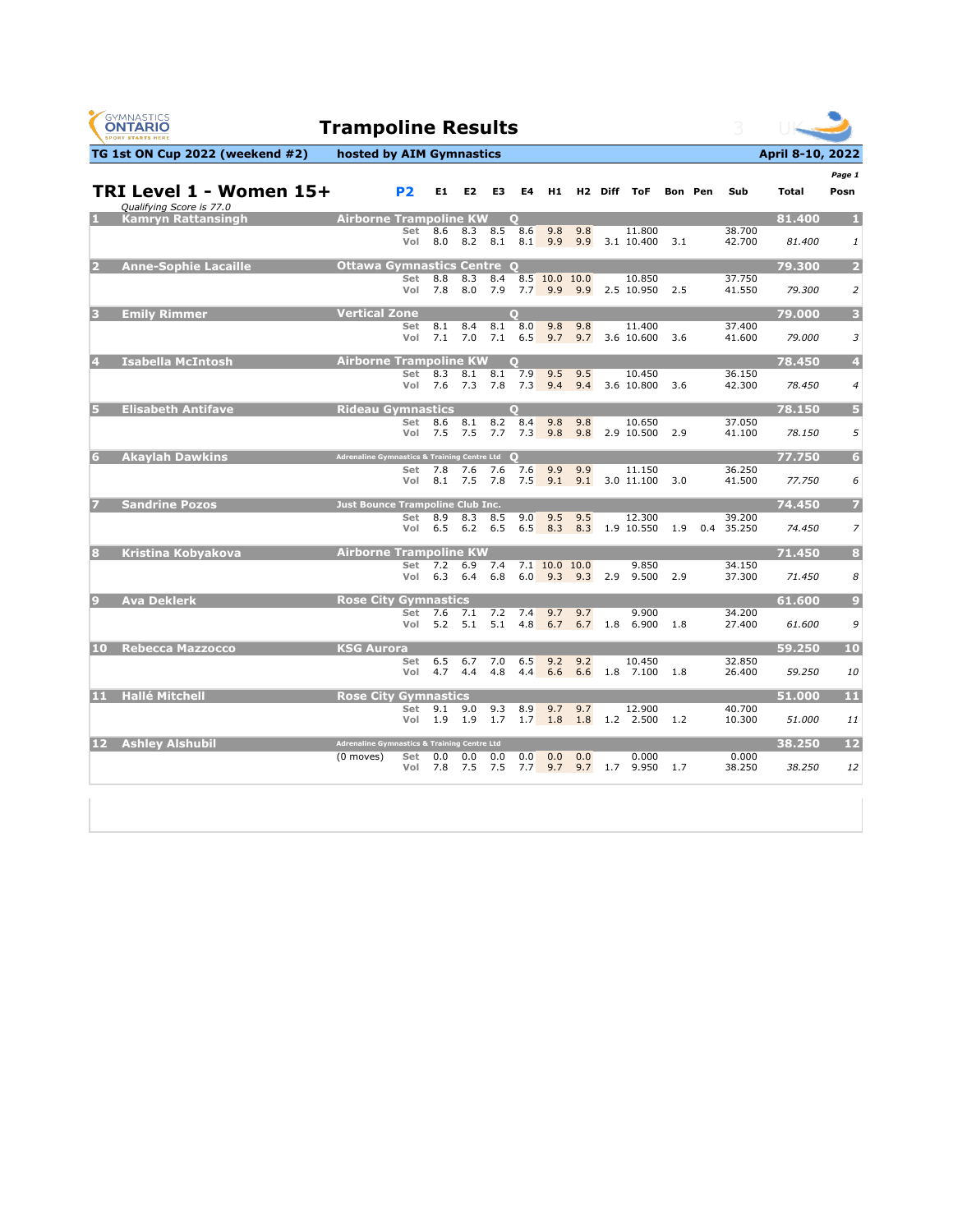**Vol** 5.3 6.0 5.0 5.3 9.4 9.5 4.3 10.700 4.3 39.350 *45.750 13*

| <b>GYMNASTICS</b><br><b>ONTARIO</b><br><b>SPORT STARTS HERE</b> | <b>Trampoline Results</b>                   |                                            |            |                    |                   |                                |            |                                                      |     |                |                  |                  |                          |
|-----------------------------------------------------------------|---------------------------------------------|--------------------------------------------|------------|--------------------|-------------------|--------------------------------|------------|------------------------------------------------------|-----|----------------|------------------|------------------|--------------------------|
| TG 1st ON Cup 2022 (weekend #2)                                 | hosted by AIM Gymnastics                    |                                            |            |                    |                   |                                |            |                                                      |     |                |                  | April 8-10, 2022 |                          |
| TRI Level 2 - Women 13U<br>Qualifying Score is 77.7             | P <sub>2</sub>                              | E1                                         | E2         | E <sub>3</sub>     | E4                | H1                             |            | H <sub>2</sub> Diff ToF                              |     | <b>Bon Pen</b> | Sub              | <b>Total</b>     | Page 1<br>Posn           |
| Arianna Sluga<br>D.                                             | <b>Etobicoke Gymnastics</b>                 |                                            |            |                    | $\bf{O}$          |                                |            |                                                      |     |                |                  | 83.600           |                          |
|                                                                 | <b>Set</b><br>Vol                           | 8.5<br>8.2                                 | 8.5<br>8.1 | 8.1<br>8.4         | 8.3<br>8.1        | 9.2<br>9.6                     | 9.4<br>9.7 | 11.650<br>4.2 11.500                                 | 4.2 |                | 37.750<br>45.850 | 83.600           | $\mathbf{1}$             |
| <b>Maddie Nikodym</b><br>$\overline{\mathbf{2}}$                | <b>Etobicoke Gymnastics</b>                 |                                            |            |                    | $\mathbf{O}$      |                                |            |                                                      |     |                |                  | 82.300           | $\overline{\mathbf{2}}$  |
|                                                                 | <b>Set</b><br>Vol                           | 8.2<br>7.6                                 | 8.1<br>7.7 | 8.2<br>8.2         | 8.2<br>7.7        | 9.4<br>9.5                     | 9.4<br>9.5 | 11.800<br>4.1 11.600                                 | 4.1 |                | 37.600<br>44.700 | 82.300           | $\overline{2}$           |
| <b>Ryleigh Schweitzer</b><br>$\overline{\mathbf{3}}$            | <b>Grand River Gymmies</b>                  |                                            |            |                    | $\bigcirc$        |                                |            |                                                      |     |                |                  | 80.800           | $\overline{\mathbf{3}}$  |
|                                                                 | <b>Set</b><br>Vol                           | 7.4<br>6.8                                 | 7.5<br>7.3 | 7.5<br>7.3         | 7.3<br>7.0        | 8.9<br>9.4                     | 8.9<br>9.3 | 12.450<br>4.3 12.300                                 | 4.3 |                | 36.250<br>44.550 | 80.800           | 3                        |
| <b>Kristen Bunting</b><br>$\overline{\mathbf{4}}$               | <b>Vertical Zone</b>                        |                                            |            |                    | $\mathbf{O}$      |                                |            |                                                      |     |                |                  | 79.500           | $\overline{\mathbf{4}}$  |
|                                                                 | <b>Set</b><br>Vol                           | 7.2<br>6.9                                 | 7.8<br>7.2 | 6.5<br>6.3         | 7.2<br>6.9        | 9.8<br>9.8                     | 9.8<br>9.8 | 11.750<br>4.3 11.350                                 | 4.3 |                | 35.950<br>43.550 | 79.500           | $\boldsymbol{4}$         |
| <b>Ella Heeler</b>                                              | Kingston Aeros Trampoline Club Q            |                                            |            |                    |                   |                                |            |                                                      |     |                |                  | 79.300           | 5                        |
|                                                                 | <b>Set</b><br>Vol                           | 7.9<br>7.4                                 | 7.9<br>7.1 | 7.7<br>$7.2$ $7.1$ | 7.7               | 9.5<br>9.0                     | 9.5<br>9.0 | 11.200<br>4.5 10.700                                 | 4.5 |                | 36.300<br>43.000 | 79.300           | 5                        |
| <b>Adaline Smith</b><br>$6 \overline{6}$                        | <b>Airborne Trampoline KW</b>               |                                            |            |                    | $\bullet$         |                                |            |                                                      |     |                |                  | 78.750           | $6\overline{6}$          |
|                                                                 | <b>Set</b><br>Vol                           | 7.9<br>7.1                                 | 7.7<br>7.1 | 7.7<br>7.1         | 7.6<br>6.7        | 9.7<br>9.5                     | 9.8<br>9.6 | 10.700<br>4.2 10.750                                 | 4.2 |                | 35.850<br>42.900 | 78.750           | 6                        |
| <b>Maya Ritchie</b>                                             | <b>OAA</b>                                  |                                            |            |                    | $\mathbf O$       |                                |            |                                                      |     |                |                  | 78.250           | $\overline{\mathbf{z}}$  |
|                                                                 | Set.                                        | 8.2                                        |            |                    | 7.8 8.0 8.0 9.3   |                                | 9.3        | 10.950<br>Vol 6.9 7.0 7.1 6.8 9.0 9.0 4.2 10.700 4.2 |     |                | 36.250<br>42,000 | 78.250           | $\overline{7}$           |
| <b>Aimee Latulippe</b><br>$\boldsymbol{8}$                      | <b>Rideau Gymnastics</b>                    |                                            |            |                    |                   |                                |            |                                                      |     |                |                  | 74.150           | $\overline{\mathbf{8}}$  |
|                                                                 | <b>Set</b><br>Vol                           | $7.2$ $7.4$                                |            |                    | $7.2$ $7.3$ $9.7$ |                                | 9.6        | 9.900<br>7.1 7.1 6.7 6.7 9.5 9.4 3.5 9.850 3.5       |     |                | 34.050<br>40.100 | 74.150           | 8                        |
| <b>Taite Bowman</b><br>$\overline{9}$                           | <b>Burlington Trampoline &amp; Tumbling</b> |                                            |            |                    |                   |                                |            |                                                      |     |                |                  | 74.100           | $\overline{9}$           |
|                                                                 |                                             | Set 7.0 7.4 6.8 7.0 9.7 9.5<br>Vol 6.8 7.0 |            | 6.7                |                   | $6.4$ 9.2                      |            | 9.900<br>9.6 4.0 9.700 4.0                           |     |                | 33.500<br>40.600 | 74.100           | 9                        |
| 10 Ava Mitchell                                                 | <b>Etobicoke Gymnastics</b>                 |                                            |            |                    |                   |                                |            |                                                      |     |                |                  | 63.750           | 10                       |
|                                                                 |                                             | Set 8.5 8.3<br>Vol 4.6 4.6                 |            | 4.7                | 8.5 8.0 9.1       | $4.5$ 5.4                      | 9.0        | 11.350<br>$5.9$ 2.3 7.100                            | 2.3 |                | 37.200<br>26.550 | 63.750           | 10                       |
| 11 Malia Cancelliere                                            | <b>Etobicoke Gymnastics</b>                 |                                            |            |                    |                   |                                |            |                                                      |     |                |                  | 62.400           | $\overline{\mathbf{11}}$ |
|                                                                 |                                             | Set 7.9 7.6                                |            | 7.6                | $7.5$ 8.3         |                                | 8.2        | 11.600<br>Vol 5.0 5.2 5.2 4.7 4.8 5.1 2.3 7.600 2.3  |     |                | 35.050<br>27.350 | 62.400           | 11                       |
| 12 Lara Fainstat                                                | <b>Ottawa Gymnastics Centre</b>             |                                            |            |                    |                   |                                |            |                                                      |     |                |                  | 58.800           | $12$                     |
|                                                                 |                                             | Set 3.0 2.9<br>Vol 6.9 7.0                 |            | 3.1<br>7.4         |                   | $2.8$ $3.7$ $3.7$<br>$7.0$ 9.0 |            | 4.900<br>$9.5$ 4.3 12.450 4.3                        |     |                | 14.500<br>44.300 | 58.800           | 12                       |
| 13 Daphne Billinger                                             | <b>Pulsars Gymnastics Club</b>              |                                            |            |                    |                   |                                |            |                                                      |     |                |                  | 45.750           | 13                       |
|                                                                 |                                             | Set 1.1 1.3 1.2 1.0 1.9 1.9                |            |                    |                   |                                |            | 2.200                                                |     |                | 6.400            |                  |                          |

| 14 Skylar von Richter | <b>Burlington Trampoline &amp; Tumbling</b> |  |  |                             |                                            |        | 45.650 | 14 |
|-----------------------|---------------------------------------------|--|--|-----------------------------|--------------------------------------------|--------|--------|----|
|                       |                                             |  |  | Set 0.7 0.8 0.6 0.8 1.0 1.0 | 1.150                                      | 3.650  |        |    |
|                       |                                             |  |  |                             | Vol 6.5 6.9 6.6 6.7 9.4 9.1 4.2 11.050 4.2 | 42.000 | 45.650 | 14 |
|                       |                                             |  |  |                             |                                            |        |        |    |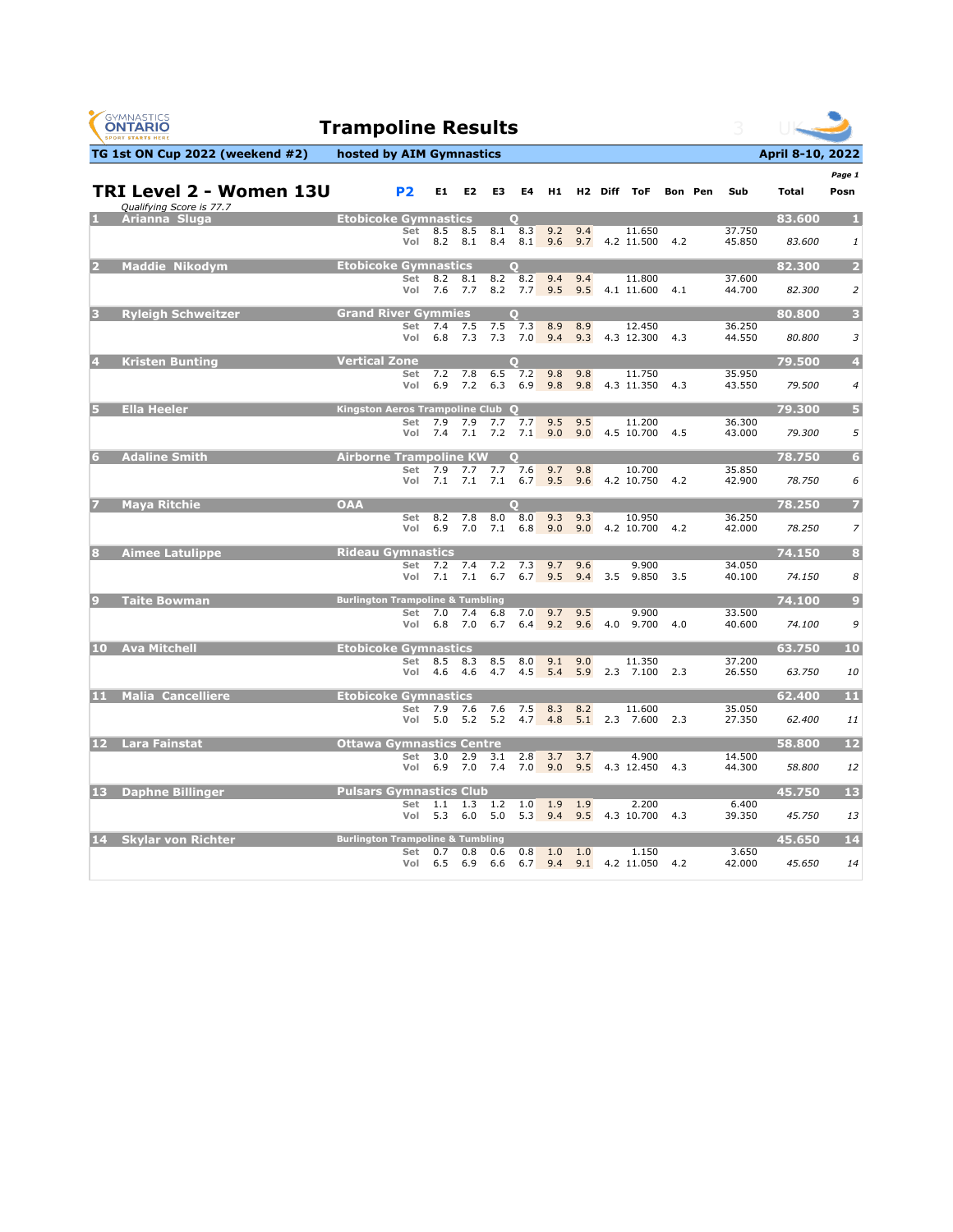**Vol** 6.0 5.9 6.0 5.9 9.3 9.3 4.2 11.050 4.2 40.650 *74.700 13*

| <b>GYMNASTICS</b><br><b>ONTARIO</b><br><b>SPORT STARTS HERE</b>  | <b>Trampoline Results</b> |                                               |                                    |                |                |                     |            |            |             |                                                      |     |                |                                                                 |                  |                         |
|------------------------------------------------------------------|---------------------------|-----------------------------------------------|------------------------------------|----------------|----------------|---------------------|------------|------------|-------------|------------------------------------------------------|-----|----------------|-----------------------------------------------------------------|------------------|-------------------------|
| <b>TG 1st ON Cup 2022 (weekend #2)</b>                           |                           | hosted by AIM Gymnastics                      |                                    |                |                |                     |            |            |             |                                                      |     |                |                                                                 | April 8-10, 2022 |                         |
| <b>TRI Level 2 - Women 14&amp;15</b><br>Qualifying Score is 77.7 |                           | <b>P2</b>                                     | E1                                 | E <sub>2</sub> | E <sub>3</sub> | E4                  | H1         | H2         | <b>Diff</b> | <b>ToF</b>                                           |     | <b>Bon Pen</b> | Sub                                                             | <b>Total</b>     | Page 1<br>Posn          |
| E.<br><b>Mya Grosz</b>                                           |                           | Just Bounce Trampoline Club Inc. O            |                                    |                |                |                     |            |            |             |                                                      |     |                |                                                                 | 82.850           | $\mathbf{1}$            |
|                                                                  |                           | <b>Set</b><br>Vol                             | 8.1<br>7.5                         | 8.4<br>7.5     | 8.3<br>7.8     | 8.7<br>8.2          | 9.2<br>9.0 | 9.2<br>9.0 |             | 12.400<br>4.1 12.050                                 | 4.1 |                | 38.300<br>44.550                                                | 82.850           | $\pmb{\mathit{1}}$      |
| <b>Audrey Gervais</b><br>2                                       |                           | <b>Vertical Zone</b>                          |                                    |                |                | $\mathbf O$         |            |            |             |                                                      |     |                |                                                                 | 82.650           | $\overline{\mathbf{2}}$ |
|                                                                  |                           | <b>Set</b><br>Vol                             | 7.9<br>7.4                         | 8.3<br>7.8     | 7.9<br>7.2     | 8.4<br>7.7          | 9.7<br>9.6 | 9.7<br>9.6 |             | 11.750<br>4.2 11.900                                 | 4.2 |                | 37.650<br>45.000                                                | 82.650           | $\overline{a}$          |
| Sofi Oroszlan<br>3                                               |                           | <b>Burlington Trampoline &amp; Tumbling O</b> |                                    |                |                |                     |            |            |             |                                                      |     |                |                                                                 | 82.350           | $\overline{\mathbf{3}}$ |
|                                                                  |                           | <b>Set</b><br>Vol                             | 8.0<br>7.2                         | 8.4<br>7.4     | 7.8<br>7.2     | 8.1<br>7.4          | 9.6<br>9.0 | 9.6<br>9.0 |             | 12.200<br>4.5 11.850                                 | 4.5 |                | 37.900<br>44.450                                                | 82.350           | 3                       |
| <b>Oiawna Grant</b><br>$\overline{4}$                            |                           | <b>Grand River Gymmies</b>                    |                                    |                |                | O                   |            |            |             |                                                      |     |                |                                                                 | 82.150           | 4                       |
|                                                                  |                           | <b>Set</b><br>Vol                             | 6.7<br>7.1                         | 7.4<br>7.2     | 7.6<br>7.1     | 7.6<br>7.4          | 9.6<br>9.5 | 9.6<br>9.5 |             | 12.100<br>4.2 13.250                                 | 4.2 |                | 36.700<br>45.450                                                | 82.150           | 4                       |
| <b>Madeleine Porto</b><br>5                                      |                           | <b>Airborne Trampoline KW</b>                 |                                    |                |                | $\overline{O}$      |            |            |             |                                                      |     |                |                                                                 | 81.750           | 5                       |
|                                                                  |                           | <b>Set</b><br>Vol                             | 7.4<br>6.9                         | 7.9<br>7.1     | 7.9<br>7.1     | 8.1<br>7.3          | 9.7<br>9.4 | 9.7<br>9.4 |             | 11.900<br>4.5 11.750                                 | 4.5 |                | 37.400<br>44.350                                                | 81.750           | 5                       |
| Kasia Makhnevych<br>6                                            |                           | <b>T-Dot Tumblers</b>                         |                                    |                |                | O                   |            |            |             |                                                      |     |                |                                                                 | 80.600           | 6                       |
|                                                                  |                           | <b>Set</b><br>Vol                             | 7.4<br>7.0                         | 7.3<br>7.4     | 6.8<br>7.1     | 6.9<br>7.4          | 9.7<br>9.2 | 9.7<br>9.2 |             | 12.200<br>4.3 12.200                                 | 4.3 |                | 36.100<br>44.500                                                | 80.600           | 6                       |
| <b>Maria Coates</b><br>7                                         |                           | <b>Ottawa Gymnastics Centre Q</b>             |                                    |                |                |                     |            |            |             |                                                      |     |                |                                                                 | 79.750           | 7                       |
|                                                                  |                           |                                               | Set 7.7 7.6 7.6 7.3 9.4<br>Vol 5.9 |                |                |                     |            | 9.4        |             | 12.500<br>6.0 6.0 6.0 $9.5$ $9.5$ 4.4 12.350 4.4     |     |                | 37.100<br>42.650                                                | 79.750           | 7                       |
| <b>Jessica Abbott</b><br>8                                       |                           | <b>Sudbury Laurels</b>                        |                                    |                |                | Q                   |            |            |             |                                                      |     |                |                                                                 | 78.000           | $\overline{\mathbf{8}}$ |
|                                                                  |                           |                                               | Set 7.9 8.2                        |                |                | 7.6 7.3 9.4 9.4     |            |            |             | 11.100                                               |     |                | 36.000<br>Vol 6.7 6.6 6.8 6.8 9.0 9.0 4.5 10.900 4.5 0.4 42.000 | 78.000           | 8                       |
| <b>Annika Best</b><br>$\vert$ 9                                  |                           | <b>Airborne Trampoline KW</b>                 |                                    |                |                |                     |            |            |             |                                                      |     |                |                                                                 | 77.350           | 9                       |
|                                                                  |                           |                                               | Set 7.3 7.0 7.2 7.2 9.0 9.0        |                |                |                     |            |            |             | 10.950<br>Vol 7.1 7.0 7.1 7.4 9.4 9.4 4.2 11.000 4.2 |     |                | 34.350<br>43.000                                                | 77.350           | 9                       |
| <b>Marissa Stege</b><br>10                                       |                           | <b>Vertical Zone</b>                          |                                    |                |                |                     |            |            |             |                                                      |     |                |                                                                 | 76.000           | 10                      |
|                                                                  |                           |                                               | Set 7.3 7.6 7.6 7.6 9.6 9.6        |                |                |                     |            |            |             | 10.900<br>Vol 6.1 6.0 5.9 6.4 9.3 9.3 4.2 10.500 4.2 |     |                | 35.700<br>40.300                                                | 76.000           | 10                      |
| 11 Heather Noble                                                 |                           | Just Bounce Trampoline Club Inc.              |                                    |                |                |                     |            |            |             |                                                      |     |                |                                                                 | 75.400           | 11                      |
|                                                                  |                           |                                               | Set 8.0 8.2 8.7 8.4 9.5 9.5        |                |                |                     |            |            |             | 12.250<br>Vol 6.1 6.6 6.2 6.8 7.5 7.5 3.5 9.750 3.5  |     |                | 38.350<br>37.050                                                | 75.400           | 11                      |
| 12 Lexy Dysarz                                                   |                           | <b>Vertical Zone</b>                          |                                    |                |                |                     |            |            |             |                                                      |     |                |                                                                 | 75.200           | 12                      |
|                                                                  |                           |                                               | Set 6.8<br>Vol 6.8                 |                |                | 6.8 6.9 7.2 9.2 9.2 |            |            |             | 10.900<br>6.6 7.1 7.5 9.3 9.3 3.7 10.800 3.7         |     |                | 33.800<br>41.400                                                | 75.200           | 12                      |
| 13 Claire LaCroix                                                |                           | <b>Ottawa Gymnastics Centre</b>               |                                    |                |                |                     |            |            |             |                                                      |     |                |                                                                 | 74.700           | 13                      |
|                                                                  |                           |                                               | Set 6.5 6.5 7.0 6.6 9.6 9.6        |                |                |                     |            |            |             | 11.350                                               |     |                | 34.050                                                          |                  |                         |

| 14        | <b>Addison Ng</b>   | Manjak's Gymnastics        |                           |            |                |            |            |                            |                  | 70.350 | 14 |
|-----------|---------------------|----------------------------|---------------------------|------------|----------------|------------|------------|----------------------------|------------------|--------|----|
|           |                     | Set<br>Vol                 | 5.2<br>5.2<br>8.6<br>8.6  | 4.8<br>8.7 | 4.7 5.1<br>8.8 | 9.8        | 5.1<br>9.8 | 7.550<br>4.2 12.200 4.2    | 22.650<br>47.700 | 70.350 | 14 |
|           | 15 Hailey Murchison | <b>Vertical Zone</b>       |                           |            |                |            |            |                            |                  | 60.550 | 15 |
|           |                     | <b>Set</b><br>Vol          | 8.1<br>-8.1<br>3.9<br>4.0 | 8.1<br>4.0 | 8.1<br>3.7     | 9.8<br>4.6 | 9.8<br>4.6 | 11.450<br>5.800 2.4<br>2.4 | 37.450<br>23.100 | 60.550 | 15 |
| <b>16</b> | <b>Mia Hurst</b>    | <b>Grand River Gymmies</b> |                           |            |                |            |            |                            |                  | 55.650 | 16 |
|           |                     | <b>Set</b><br>Vol          | 2.9<br>2.8<br>6.6<br>6.3  | 2.9<br>6.8 | 3.1<br>6.8     | 3.7<br>9.8 | 3.7<br>9.8 | 4.250<br>4.2 10.300 4.2    | 13.750<br>41.900 | 55.650 | 16 |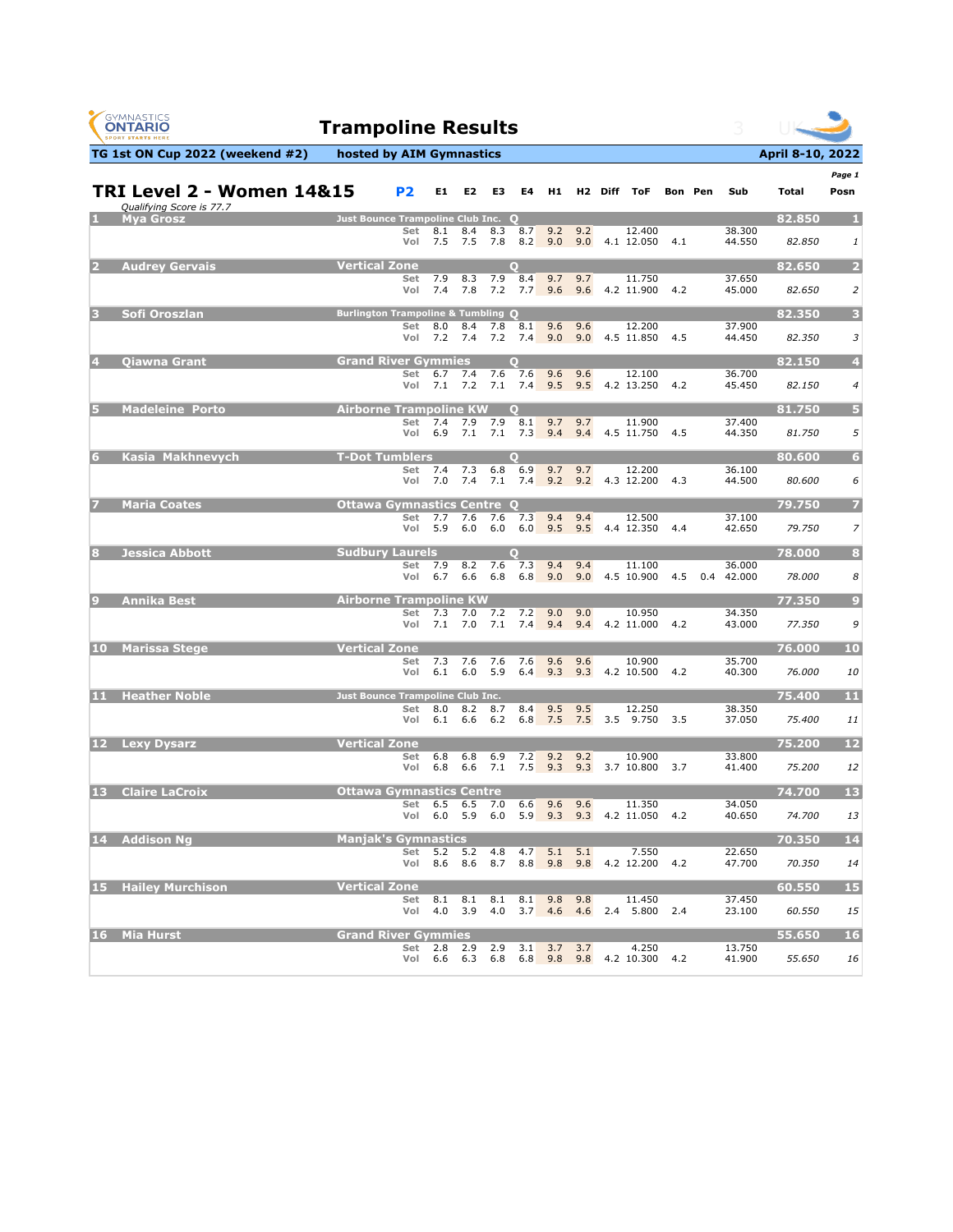|                | <b>TRI Level 2 - Women 14&amp;15</b> |            | P2 E1 E2 E3 E4 H1 H2 Diff ToF Bon Pen |  |  |                             |  |                                                    |  | <b>Sub</b>      | <b>Total</b> | Page 2<br>Posn  |
|----------------|--------------------------------------|------------|---------------------------------------|--|--|-----------------------------|--|----------------------------------------------------|--|-----------------|--------------|-----------------|
| $\blacksquare$ | Lilah Rosevear                       | <b>OAA</b> |                                       |  |  |                             |  |                                                    |  |                 | 40.350       | 17 <sup>1</sup> |
|                |                                      |            |                                       |  |  | Set 6.5 6.4 5.9 6.2 8.8 8.8 |  | 9.800<br>Vol 1.5 1.5 1.5 1.4 1.8 1.8 1.2 1.950 1.2 |  | 31.200<br>9.150 | 40.350       | 17              |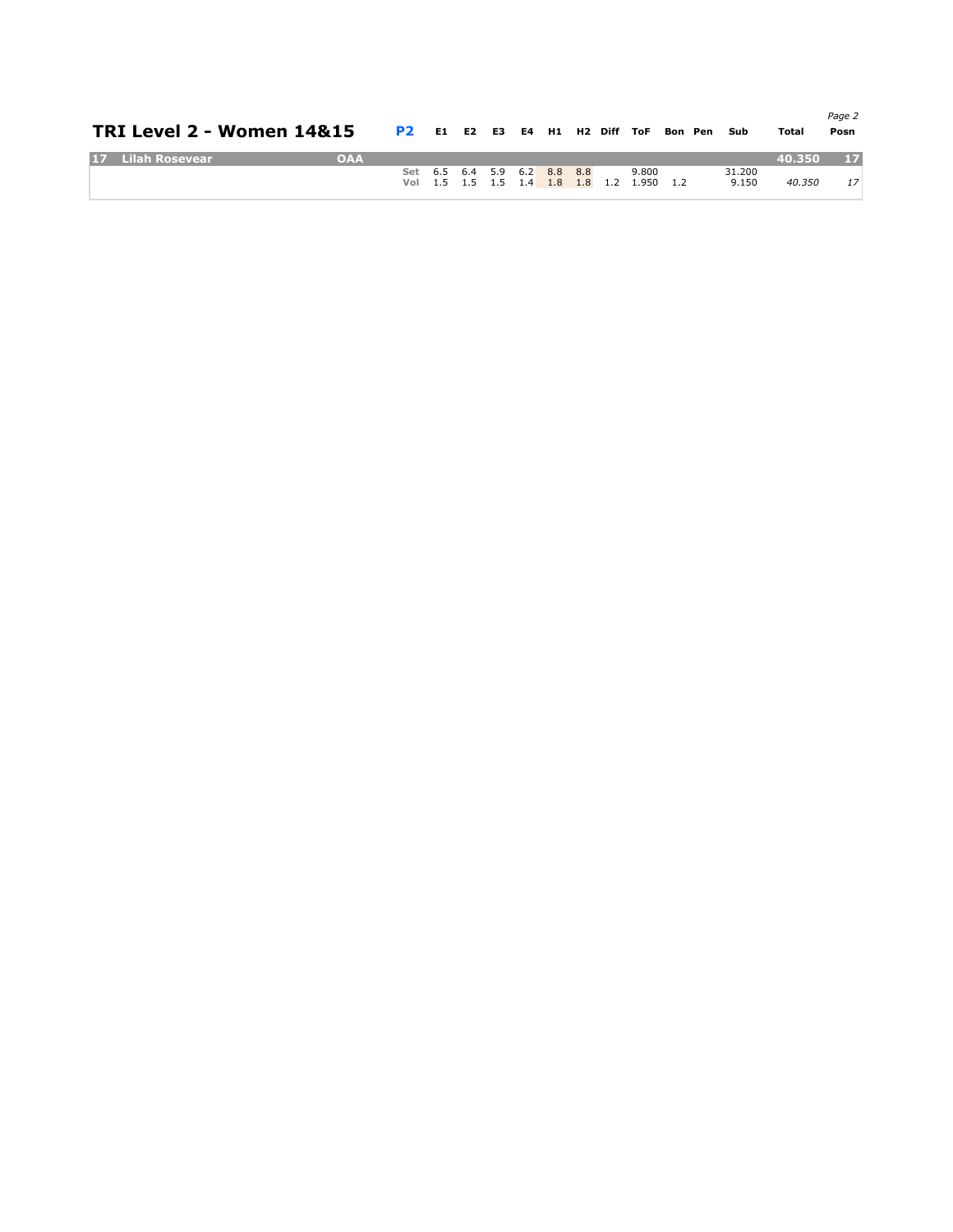**Set** 2.1 2.3 2.3 2.4 3.0 3.0 3.000 10.600

| <b>GYMNASTICS</b><br><b>ONTARIO</b><br><b>SPORT STARTS HERE</b> | <b>Trampoline Results</b>                      |                                    |                                      |            |                  |            |                                  |                     |                                              |     |                |                      |                  |                         |
|-----------------------------------------------------------------|------------------------------------------------|------------------------------------|--------------------------------------|------------|------------------|------------|----------------------------------|---------------------|----------------------------------------------|-----|----------------|----------------------|------------------|-------------------------|
| <b>TG 1st ON Cup 2022 (weekend #2)</b>                          | hosted by AIM Gymnastics                       |                                    |                                      |            |                  |            |                                  |                     |                                              |     |                |                      | April 8-10, 2022 |                         |
| TRI Level 2 - Women 16+<br>Qualifying Score is 77.7             | <b>P2</b>                                      | E1                                 | E <sub>2</sub>                       | E3         | E4               | H1         |                                  | H <sub>2</sub> Diff | ToF                                          |     | <b>Bon Pen</b> | Sub                  | <b>Total</b>     | Page 1<br>Posn          |
| <b>Sarah Lott</b><br>И,                                         | <b>Airborne Trampoline KW</b>                  | 8.6<br><b>Set</b>                  | 8.5                                  | 8.8        | $\bullet$<br>8.9 | 9.5        | 9.5                              |                     | 12.200                                       |     |                | 39.100               | 85.100           | $\mathbf{1}$            |
|                                                                 |                                                | 7.9<br>Vol                         | 8.2                                  | 7.4        | 8.1              | 9.5        | 9.5                              |                     | 4.2 12.100                                   | 4.2 |                | 46.000               | 85.100           | $\it 1$                 |
| <b>Alyssa Dalley</b><br>$\overline{\mathbf{2}}$                 | <b>Vertical Zone</b>                           |                                    |                                      |            | $\mathbf O$      |            |                                  |                     |                                              |     |                |                      | 84.100           | $\overline{\mathbf{2}}$ |
|                                                                 |                                                | 8.2<br><b>Set</b><br>7.4<br>Vol    | 8.2<br>7.4                           | 8.3<br>7.8 | 8.2<br>7.4       | 9.9<br>9.4 | 9.9<br>9.4                       |                     | 12.650<br>4.2 12.550                         | 4.2 |                | 38.950<br>45.150     | 84.100           | $\overline{a}$          |
| <b>Evi Kyrlangitses</b><br>3                                    | Just Bounce Trampoline Club Inc. O             |                                    |                                      |            |                  |            |                                  |                     |                                              |     |                |                      | 81.450           | $\overline{\mathbf{3}}$ |
|                                                                 |                                                | 7.3<br><b>Set</b><br>7.2<br>Vol    | 7.6<br>7.5                           | 7.6<br>7.5 | 7.7<br>7.9       | 9.6<br>9.2 | 9.6<br>9.2                       |                     | 12.150<br>4.1 12.100                         | 4.1 |                | 36.950<br>44.500     | 81.450           | 3                       |
| <b>Olivia Bernard</b><br> 4                                     | <b>Rideau Gymnastics</b>                       |                                    |                                      |            | $\mathbf O$      |            |                                  |                     |                                              |     |                |                      | 78.750           | 4                       |
|                                                                 |                                                | 7.4<br><b>Set</b><br>7.4<br>Vol    | 7.7<br>7.3                           | 7.7<br>6.6 | 7.1<br>7.2       | 9.6<br>9.3 | 9.6<br>9.3                       |                     | 10.850<br>4.1 11.200                         | 4.1 |                | 35.550<br>43.200     | 78.750           | $\overline{4}$          |
| 5<br><b>Mika Jayaweera</b>                                      | <b>Vertical Zone</b>                           |                                    |                                      |            | O                |            |                                  |                     |                                              |     |                |                      | 78.550           | 5                       |
|                                                                 |                                                | 7.8<br><b>Set</b><br>6.7<br>Vol    | 7.6<br>7.0                           | 7.9<br>7.6 | 7.5<br>$6.7$ 9.3 | 9.9        | 9.9<br>9.3                       |                     | 11.600<br>3.6 11.450                         | 3.6 |                | 36.900<br>41.650     | 78.550           | 5                       |
| <b>Kyleigh Kennedy</b><br>6                                     | <b>OAA</b>                                     |                                    |                                      |            | $\mathbf O$      |            |                                  |                     |                                              |     |                |                      | 78.100           | $\overline{6}$          |
|                                                                 |                                                | 7.6<br><b>Set</b><br>7.1<br>Vol    | 7.9<br>7.1                           | 8.0<br>7.0 | 7.3<br>7.2       | 9.7<br>9.3 | 9.7<br>9.3                       |                     | 10.700<br>4.2 10.300                         | 4.2 |                | 35.900<br>42.200     | 78.100           | 6                       |
| <b>Eloise Mouille</b><br>7                                      | <b>Burlington Trampoline &amp; Tumbling</b>    |                                    |                                      |            |                  |            |                                  |                     |                                              |     |                |                      | 76.950           | 7                       |
|                                                                 |                                                | Set 7.7 7.5 7.8 7.5 9.5 9.5<br>Vol |                                      |            |                  |            |                                  |                     | 12.150<br>6.9 7.3 6.8 6.7 8.6 8.6 3.5 10.800 | 3.5 |                | 36.850<br>40.100     | 76.950           | 7                       |
| 8 <br><b>Serenity Vollmerhaus</b>                               | <b>Twisters Gymnastics and Trampoline Club</b> |                                    |                                      |            |                  |            |                                  |                     |                                              |     |                |                      | 75.950           | $\overline{\mathbf{8}}$ |
|                                                                 |                                                | <b>Set</b><br>7.1<br>Vol           | 6.7<br>6.6 6.7 6.4 6.4 9.0 9.0       | 7.2        |                  |            | 7.3 9.5 9.5                      |                     | 11.250<br>4.1 10.700                         | 4.1 |                | 35.050<br>40.900     | 75.950           | 8                       |
| <b>Kylie Baxter</b><br>$\overline{9}$                           | <b>Sudbury Laurels</b>                         |                                    |                                      |            |                  |            |                                  |                     |                                              |     |                |                      | 75.700           | 9                       |
|                                                                 |                                                | <b>Set</b> 7.3<br>7.6<br>Vol       | 7.2<br>8.0                           | 7.5<br>7.3 | 7.0<br>7.5       | 9.6        | 8.7 8.7<br>9.6                   |                     | 9.800<br>3.9 10.200                          | 3.9 |                | 33.000<br>42.700     | 75.700           | 9                       |
| <b>Claire Spicer</b><br>10                                      | <b>OAA</b>                                     |                                    |                                      |            |                  |            |                                  |                     |                                              |     |                |                      | 74.800           | 10                      |
|                                                                 |                                                | 6.2<br><b>Set</b><br>Vol 6.7 7.2   | 6.1                                  | 6.1<br>6.4 |                  |            | 6.2 9.4 9.4<br>$6.6$ $9.5$ $9.5$ |                     | 11.100<br>4.1 11.000                         | 4.1 |                | 32.800<br>42.000     | 74.800           | 10                      |
| <b>Dilyn King</b><br>11                                         | <b>Manjak's Gymnastics</b>                     |                                    |                                      |            |                  |            |                                  |                     |                                              |     |                |                      | 57.600           | $\overline{11}$         |
|                                                                 |                                                | <b>Set</b><br>Vol                  | $3.1$ 2.8<br>7.0 6.8 7.2 7.6 9.1 9.1 | 3.1        | 3.1              | 3.9        | 3.9                              |                     | 4.650<br>4.3 10.950                          | 4.3 |                | 14.750<br>42.850     | 57.600           | 11                      |
| <b>Vivienne Hanna</b><br><b>12</b>                              | <b>Burlington Trampoline &amp; Tumbling</b>    |                                    |                                      |            |                  |            |                                  |                     |                                              |     |                |                      | 50.600           | 12                      |
|                                                                 |                                                | Set 2.6 2.9 2.8<br>6.2<br>Vol      | 6.8                                  | 6.5        | 2.5<br>6.3       | 9.2        | $3.7$ $3.7$<br>9.2               |                     | 4.450<br>2.3 10.850                          | 2.3 |                | 13.550<br>0.4 37.050 | 50.600           | 12                      |
| <b>Tessa Sawler</b><br><b>13</b>                                | <b>Spring Action</b>                           |                                    |                                      |            |                  |            |                                  |                     |                                              |     |                |                      | 48.350           | 13                      |

**Vol** 6.6 6.8 6.7 6.6 8.1 8.1 3.5 9.350 3.5 37.750 *48.350 13*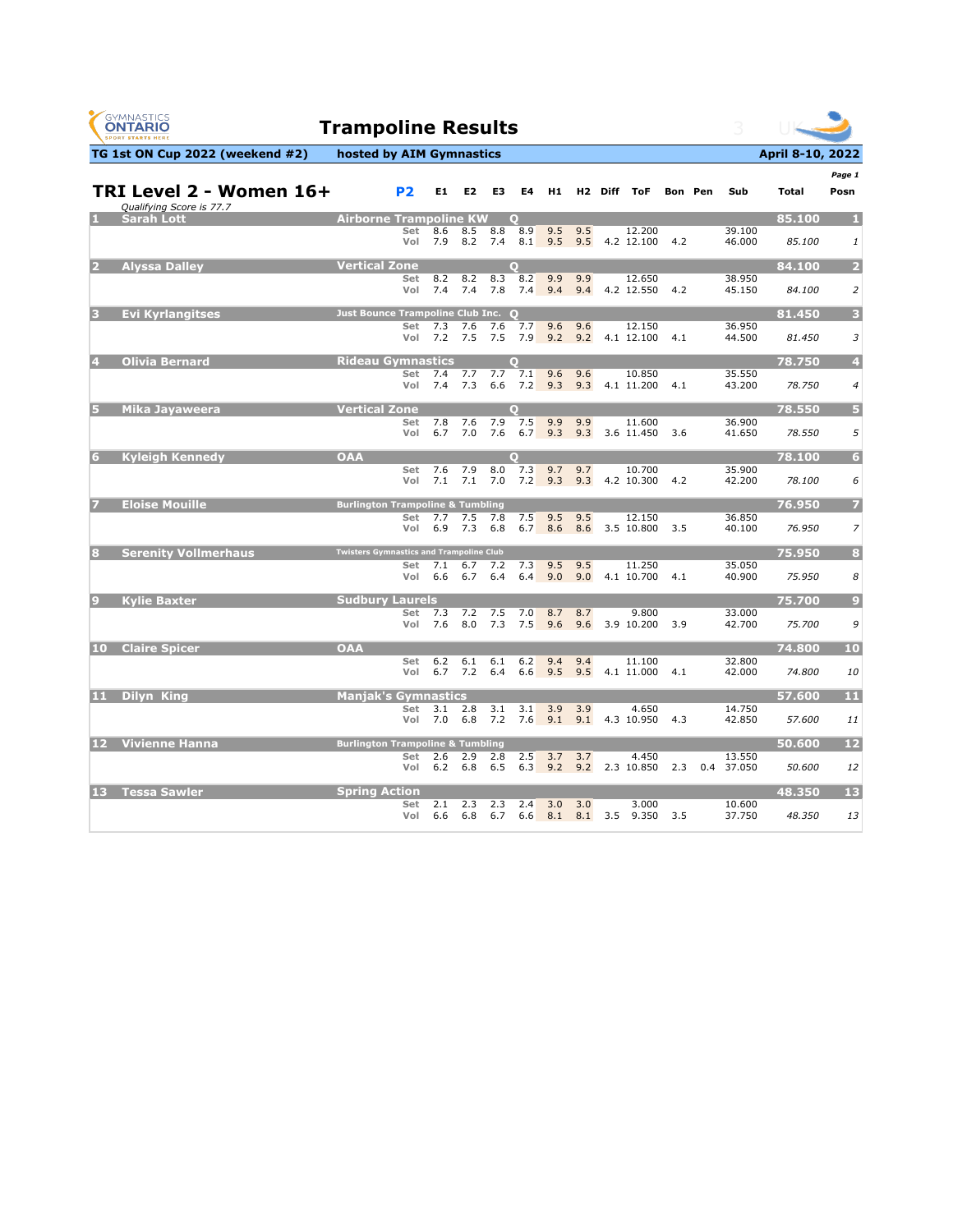| <b>GYMNASTICS</b><br><b>ONTARIO</b><br><b>SPORT STARTS HERE</b> | <b>Trampoline Results</b>                     |                             |            |            |                         |             |            |                    |         |                                                      |     |                |                  |                         |                         |
|-----------------------------------------------------------------|-----------------------------------------------|-----------------------------|------------|------------|-------------------------|-------------|------------|--------------------|---------|------------------------------------------------------|-----|----------------|------------------|-------------------------|-------------------------|
| TG 1st ON Cup 2022 (weekend #2)                                 | hosted by AIM Gymnastics                      |                             |            |            |                         |             |            |                    |         |                                                      |     |                |                  | <b>April 8-10, 2022</b> |                         |
| TRI Level 3 - Women 15U<br>Qualifying Score is 80.5             |                                               | <b>P2</b>                   | E1         | E2         | E3                      | Ε4          | H1         |                    | H2 Diff | ToF                                                  |     | <b>Bon Pen</b> | Sub              | <b>Total</b>            | Page 1<br>Posn          |
| <b>Maryn Waterman-Holmes</b><br>H.                              | <b>Vertical Zone</b>                          | <b>Set</b>                  | 8.1        | 8.0        | $\mathbf 0$<br>8.0      | 7.7         | 9.5        | 9.5                |         | 12.500                                               |     |                | 38.000           | 86.450                  | $\mathbf{1}$            |
|                                                                 |                                               | Vol                         | 7.8        | 7.5        | $7.7$ $7.4$             |             | 9.4        | 9.4                |         | 5.9 12.050                                           | 5.9 |                | 48.450           | 86.450                  | $\mathbf{1}$            |
| <b>Abby Laurin</b><br>$\overline{\mathbf{2}}$                   | <b>Vertical Zone</b>                          |                             |            |            | $\overline{\mathbf{o}}$ |             |            |                    |         |                                                      |     |                |                  | 86.300                  | $\overline{\mathbf{2}}$ |
|                                                                 |                                               | <b>Set</b><br>Vol           | 8.1<br>7.6 | 8.3<br>7.6 | 7.7<br>7.2              | 8.1<br>7.5  | 9.3<br>9.3 | 9.3<br>9.3         |         | 12.600<br>5.9 12.000                                 | 5.9 |                | 38.100<br>48.200 | 86.300                  | $\overline{2}$          |
| Lia Sardelis<br>$\overline{3}$                                  | <b>Skyriders Trampoline Place Q</b>           |                             |            |            |                         |             |            |                    |         |                                                      |     |                |                  | 85.750                  | $\overline{\mathbf{3}}$ |
|                                                                 |                                               | <b>Set</b><br>Vol           | 8.4<br>7.3 | 8.4<br>7.4 | 8.3<br>7.1              | 8.3<br>7.3  | 9.3<br>9.5 | 9.3<br>9.5         |         | 12.550<br>5.9 11.300                                 | 5.9 |                | 38.550<br>47.200 | 85.750                  | $\mathfrak{Z}$          |
| <b>Lauren Muscat</b><br>$\overline{4}$                          | <b>Airborne Trampoline KW</b>                 |                             |            |            | $\mathbf 0$             |             |            |                    |         |                                                      |     |                |                  | 85.250                  | 4                       |
|                                                                 |                                               | <b>Set</b><br>Vol           | 8.1<br>7.6 | 8.1<br>7.5 | 7.9<br>7.2              | 8.0<br>7.6  | 9.4<br>9.6 | 9.4<br>9.6         |         | 12.300<br>5.3 12.150                                 | 5.3 |                | 37.800<br>47.450 | 85.250                  | 4                       |
| <b>Haya Tartoussieh</b>                                         | <b>Burlington Trampoline &amp; Tumbling O</b> |                             |            |            |                         |             |            |                    |         |                                                      |     |                |                  | 85.100                  | $\overline{\mathbf{5}}$ |
|                                                                 |                                               | <b>Set</b><br>Vol           | 8.1<br>7.5 | 7.6<br>7.4 | 7.7<br>7.4              | 7.8<br>7.5  | 9.4        | 9.4<br>$9.2$ $9.2$ |         | 12.850<br>5.4 12.450                                 | 5.4 |                | 37.750<br>47.350 | 85.100                  | 5                       |
| <b>Grace Gauthier</b><br>6                                      | <b>Burlington Trampoline &amp; Tumbling O</b> |                             |            |            |                         |             |            |                    |         |                                                      |     |                |                  | 84.400                  | $6\phantom{1}6$         |
|                                                                 |                                               | <b>Set</b><br>Vol           | 7.9<br>7.6 | 8.2<br>7.8 | 7.4<br>7.1              | 7.8<br>7.5  | 9.3<br>8.8 | 9.3<br>8.8         |         | 12.100<br>5.8 11.800                                 | 5.8 |                | 37.100<br>47.300 | 84.400                  | 6                       |
| <b>Gabrielle Cadrin</b><br>7                                    | <b>AIM Gymnastics Pickering</b>               |                             |            |            | $\mathbf Q$             |             |            |                    |         |                                                      |     |                |                  | 83.600                  | $\overline{\mathbf{z}}$ |
|                                                                 |                                               | Set 7.7 8.1 7.3 7.5 9.1     |            |            |                         |             |            | 9.1                |         | 12.600<br>Vol 7.3 7.5 6.8 7.1 9.5 9.5 5.3 12.200 5.3 |     |                | 36.900<br>46.700 | 83.600                  | $\overline{z}$          |
| 8<br><b>Rowyn MacNevin</b>                                      | <b>AIM Gymnastics Pickering Q</b>             |                             |            |            |                         |             |            |                    |         |                                                      |     |                |                  | 83.600                  | 8                       |
|                                                                 |                                               | Set 7.6 7.9 7.6 7.6 8.8 8.8 |            |            |                         |             |            |                    |         | 12.000<br>Vol 7.7 7.6 7.4 7.2 9.1 9.1 5.9 11.700 5.9 |     |                | 36.000<br>47.600 | 83.600                  | 8                       |
| <b>Natalie Wiberg</b><br>$\overline{9}$                         | <b>Burlington Trampoline &amp; Tumbling Q</b> | Set 7.5 7.6 7.3 7.2 9.6 9.6 |            |            |                         |             |            |                    |         | 11.800                                               |     |                | 36.200           | 82.350                  | $\overline{9}$          |
|                                                                 |                                               |                             |            |            |                         |             |            |                    |         | Vol 7.0 6.5 7.4 6.8 9.2 9.2 6.0 11.150 6.0           |     |                | 46.150           | 82.350                  | 9                       |
| <b>Ella Brideaux</b><br><b>10</b>                               | <b>Burlington Trampoline &amp; Tumbling O</b> | Set 7.4 8.0 7.0 7.3 8.8 8.8 |            |            |                         |             |            |                    |         |                                                      |     |                |                  | 81.550                  | 10                      |
|                                                                 |                                               |                             |            |            |                         |             |            |                    |         | 11.750<br>Vol 6.9 6.9 6.7 6.9 9.0 9.0 5.9 11.700 5.9 |     |                | 35.250<br>46.300 | 81.550                  | 10                      |
| 11 Hannah Sweny                                                 | <b>OAA</b>                                    |                             |            |            |                         |             |            |                    |         |                                                      |     |                |                  | 80.450                  | $\overline{11}$         |
|                                                                 |                                               | <b>Set</b> 7.5              |            | 7.5        |                         | 7.3 7.6 9.1 |            | 9.1                |         | 10.750<br>Vol 8.0 7.5 7.3 8.1 9.7 9.7 4.7 11.000 4.7 |     |                | 34.850<br>45.600 | 80.450                  | 11                      |
| 12 Megan DeLaFranier                                            | <b>Airborne Trampoline KW</b>                 |                             |            |            |                         |             |            |                    |         |                                                      |     |                |                  | 80.100                  | $\frac{12}{2}$          |
|                                                                 |                                               | Set 6.6 6.9<br>Vol 6.4      |            | 6.0        | 6.6                     | $6.4$ 9.7   |            | 9.7                |         | 11.850<br>6.6 6.5 8.9 8.9 5.9 11.750 5.9             |     |                | 34.750<br>45.350 | 80.100                  | 12                      |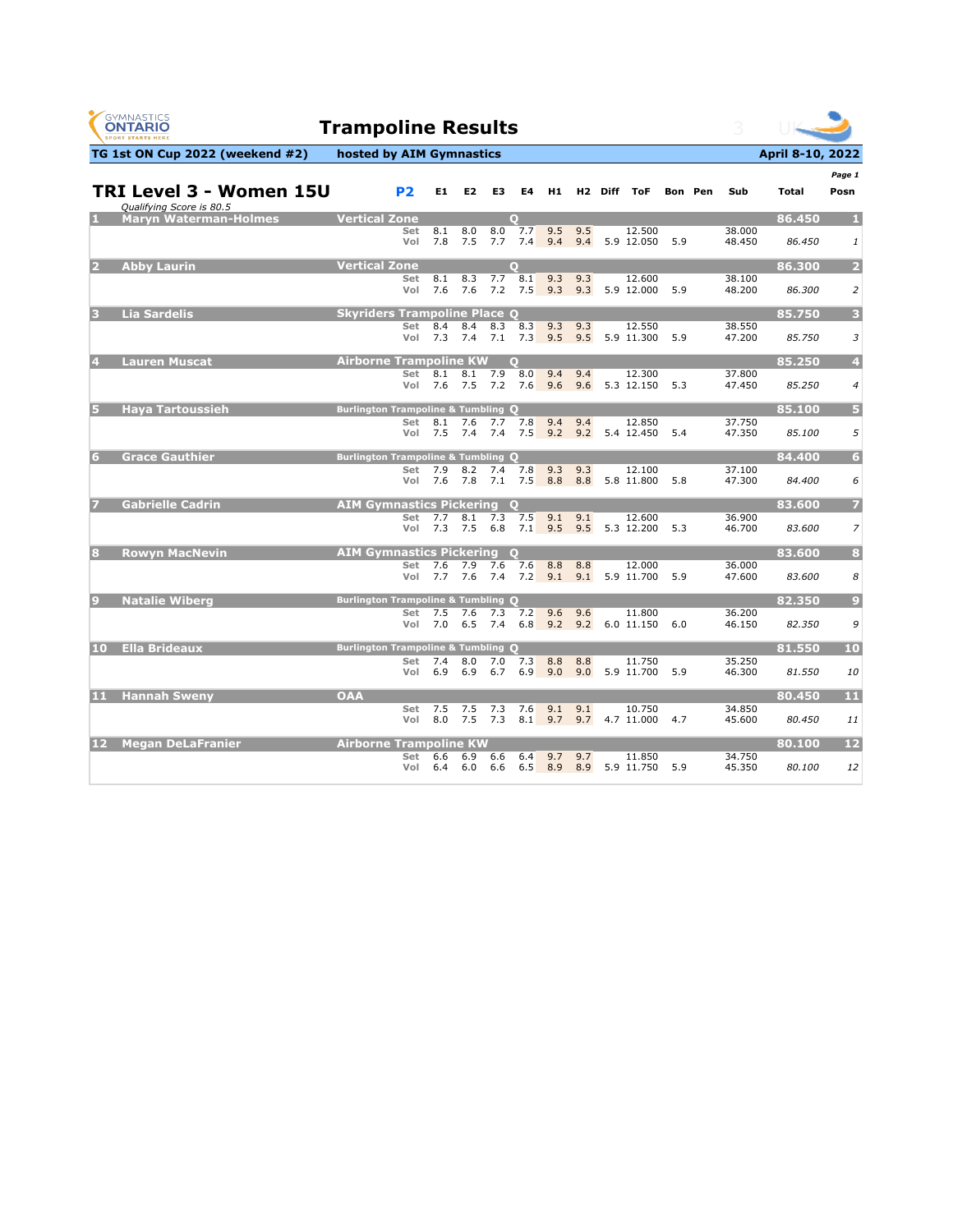**Set** 2.3 2.4 2.4 2.3 2.8 2.8 3.650 11.150

| <b>GYMNASTICS</b><br><b>ONTARIO</b><br><b>SPORT STARTS HERE</b> | <b>Trampoline Results</b>                           |                                    |                |            |                         |                    |            |             |                                                  |     |                |                  |                         |                         |
|-----------------------------------------------------------------|-----------------------------------------------------|------------------------------------|----------------|------------|-------------------------|--------------------|------------|-------------|--------------------------------------------------|-----|----------------|------------------|-------------------------|-------------------------|
| <b>TG 1st ON Cup 2022 (weekend #2)</b>                          | hosted by AIM Gymnastics                            |                                    |                |            |                         |                    |            |             |                                                  |     |                |                  | <b>April 8-10, 2022</b> |                         |
| TRI Level 3 - Women 16<br>Qualifying Score is 80.5              | P <sub>2</sub>                                      | E1                                 | E <sub>2</sub> | E3         | E4                      | H1                 | H2         | <b>Diff</b> | <b>ToF</b>                                       |     | <b>Bon Pen</b> | Sub              | <b>Total</b>            | Page 1<br>Posn          |
| <b>Sophia Mueller</b><br>E.                                     | <b>Rose City Gymnastics</b>                         |                                    |                |            | O                       |                    |            |             |                                                  |     |                |                  | 88.600                  | $\mathbf{1}$            |
|                                                                 | <b>Set</b><br>Vol                                   | 8.3<br>7.7                         | 8.1<br>7.5     | 8.2<br>8.0 | 8.3<br>7.6              | 9.3<br>9.3         | 9.4<br>9.3 |             | 13.250<br>5.9 13.100                             | 5.9 |                | 39.100<br>49.500 | 88.600                  | $\pmb{\mathit{1}}$      |
| $\overline{\mathbf{2}}$<br><b>Cora Turpin</b>                   | <b>Anti-Gravity</b>                                 |                                    |                |            | O                       |                    |            |             |                                                  |     |                |                  | 88.150                  | $\overline{\mathbf{2}}$ |
|                                                                 | <b>Set</b><br>Vol                                   | 8.5<br>7.6                         | 8.5<br>7.5     | 8.1<br>7.6 | 8.2<br>7.3              | 9.5<br>9.6         | 9.5<br>9.5 |             | 13.000<br>5.9 12.500                             | 5.9 |                | 39.200<br>48.950 | 88.150                  | $\overline{a}$          |
| <b>Lily Grey</b><br>3                                           | Twisters Gymnastics and Trampoline Club $\mathbf 0$ |                                    |                |            |                         |                    |            |             |                                                  |     |                |                  | 88.000                  | 3                       |
|                                                                 | <b>Set</b><br>Vol                                   | 8.2<br>7.5                         | 8.0<br>8.1     | 8.6<br>8.1 | 8.4<br>8.1              | 9.2<br>9.4         | 9.2<br>9.4 |             | 13.050<br>5.3 12.950                             | 5.3 |                | 38.850<br>49.150 | 88.000                  | 3                       |
| <b>Anastasia Conrad</b>                                         | <b>AIM Gymnastics Pickering</b>                     |                                    |                |            | $\mathbf 0$             |                    |            |             |                                                  |     |                |                  | 86.450                  | $\overline{\mathbf{4}}$ |
|                                                                 | <b>Set</b><br>Vol                                   | 8.0<br>7.8                         | 8.0<br>8.3     | 8.1<br>8.3 | 7.9<br>7.8              | 9.1<br>9.5         | 9.2<br>9.5 |             | 12.550<br>5.3 12.550                             | 5.3 |                | 37.700<br>48.750 | 86.450                  | 4                       |
| <b>Amanda Daly</b><br>5                                         | <b>AIM Gymnastics Pickering</b>                     |                                    |                |            | $\overline{\mathbf{o}}$ |                    |            |             |                                                  |     |                |                  | 85.700                  | 5                       |
|                                                                 | <b>Set</b><br>Vol                                   | 8.5<br>7.2                         | 8.3<br>7.5     | 8.1<br>7.5 | 7.9<br>7.3              | 9.4<br>9.1         | 9.4<br>9.3 |             | 12.200<br>6.0 11.700                             | 6.0 |                | 38.000<br>47.700 | 85.700                  | 5                       |
| $6\phantom{1}$<br><b>Catherine Boyer</b>                        | <b>Spring Action</b>                                |                                    |                |            | $\mathbf O$             |                    |            |             |                                                  |     |                |                  | 85.150                  | 6                       |
|                                                                 | <b>Set</b><br>Vol                                   | 8.0<br>7.8                         | 7.8<br>7.6     | 7.5<br>8.1 | 8.2<br>8.2              | 9.7<br>9.4         | 9.7<br>9.4 |             | 12.050<br>5.2 11.900                             | 5.2 |                | 37.550<br>47.600 | 85.150                  | 6                       |
| <b>Aubree Brooker</b>                                           | <b>Burlington Trampoline &amp; Tumbling Q</b>       |                                    |                |            |                         |                    |            |             |                                                  |     |                |                  | 83.700                  | 7                       |
|                                                                 |                                                     | Set 7.5 7.5 6.8 7.3                |                |            |                         | 9.1                | 9.0        |             | 12.350<br>Vol 7.2 7.3 7.0 7.2 9.0 9.2 5.9 12.200 | 5.9 |                | 36.200<br>47.500 | 83.700                  | 7                       |
| <b>Teagan Harrigan</b><br>$\bf{8}$                              | <b>Ottawa Gymnastics Centre O</b>                   |                                    |                |            |                         |                    |            |             |                                                  |     |                |                  | 82.650                  | 8                       |
|                                                                 | Vol                                                 | Set 7.7 7.7 7.4 7.9 9.3 9.4<br>7.2 | 7.4            | 7.3        | 7.8                     | 9.1                | 9.1        |             | 12.100<br>5.0 12.000                             | 5.0 |                | 36.850<br>45.800 | 82.650                  | 8                       |
| <b>Carmen Paice</b><br>$\boldsymbol{9}$                         | <b>Ottawa Gymnastics Centre</b>                     |                                    |                |            |                         |                    |            |             |                                                  |     |                |                  | 80.050                  | 9                       |
|                                                                 | Vol                                                 | Set 7.7 7.6                        | $7.1$ $7.1$    | 7.3<br>7.0 | 7.4<br>7.2              | 9.2<br>9.3         | 9.2<br>9.3 |             | 11.200<br>5.1 10.950                             | 5.1 |                | 35.400<br>44.650 | 80.050                  | 9                       |
| <b>Alysha Matson</b><br><b>10</b>                               | <b>Airborne Trampoline KW</b>                       |                                    |                |            |                         |                    |            |             |                                                  |     |                |                  | 79.800                  | $\overline{10}$         |
|                                                                 |                                                     | Set 7.5 7.3<br>Vol 6.5             | 6.1            | 7.2<br>6.8 | 6.8                     | 8.9<br>$6.8$ $8.8$ | 9.0<br>8.9 |             | 11.550<br>5.9 10.850                             | 5.9 |                | 35.000<br>44.800 | 79.800                  | 10                      |
| <b>Gabrielle Dulude</b><br>11                                   | <b>Spring Action</b>                                |                                    |                |            |                         |                    |            |             |                                                  |     |                |                  | 70.500                  | 11                      |
|                                                                 | Vol                                                 | Set 6.3<br>4.5                     | 6.0<br>4.5     | 6.4<br>4.6 | 6.2<br>5.3              | 9.5<br>9.3         | 9.5<br>9.4 |             | 10.750<br>4.6 10.100                             | 4.6 |                | 32.750<br>37.750 | 70.500                  | 11                      |
| <b>Kate Murphy</b><br>$\boxed{12}$                              | <b>Spring Action</b>                                |                                    |                |            |                         |                    |            |             |                                                  |     |                |                  | 61.400                  | 12                      |
|                                                                 | Vol                                                 | Set 4.3<br>5.4                     | 4.5<br>5.6     | 4.2<br>5.9 | 4.5<br>5.9              | 5.8<br>9.1         | 9.1<br>9.1 |             | 6.550<br>3.8 10.400                              | 3.8 |                | 22.800<br>38.600 | 61.400                  | 12                      |
| <b>Uliana Karyakina</b><br><b>13</b>                            | <b>Airborne Trampoline KW</b>                       |                                    |                |            |                         |                    |            |             |                                                  |     |                |                  | 56.950                  | 13                      |

**Vol** 7.3 7.7 7.1 7.6 9.0 9.0 5.2 11.500 5.2 45.800 *56.950 13*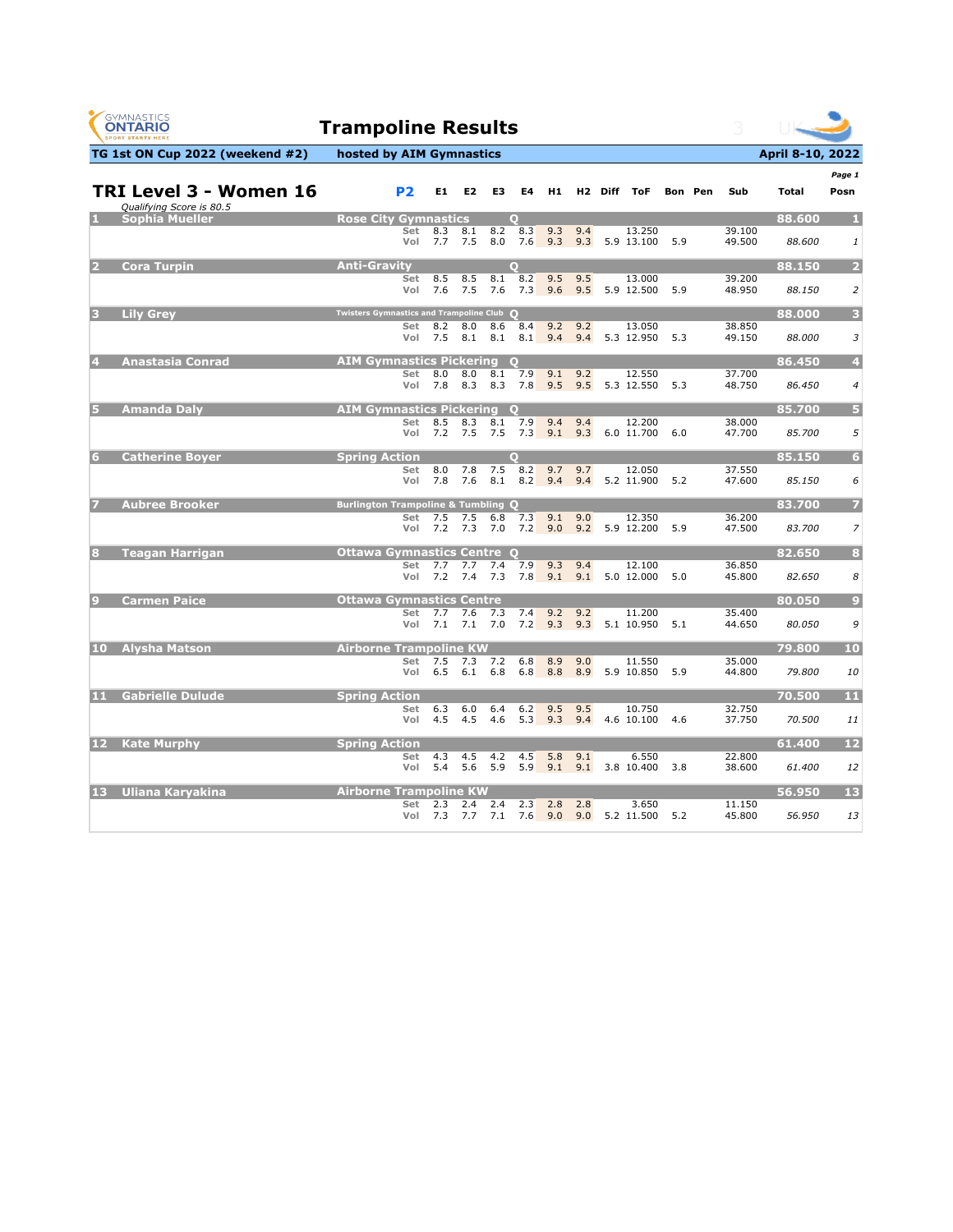**Set** 2.7 2.6 2.5 2.6 2.9 2.9 3.950 12.050

| <b>GYMNASTICS</b><br><b>ONTARIO</b><br><b>SPORT STARTS HERE</b> | <b>Trampoline Results</b>                             |            |            |            |            |            |            |                     |                      |     |         |                  |                         |                                  |
|-----------------------------------------------------------------|-------------------------------------------------------|------------|------------|------------|------------|------------|------------|---------------------|----------------------|-----|---------|------------------|-------------------------|----------------------------------|
| <b>TG 1st ON Cup 2022 (weekend #2)</b>                          | hosted by AIM Gymnastics                              |            |            |            |            |            |            |                     |                      |     |         |                  | <b>April 8-10, 2022</b> |                                  |
| TRI Level 3 - Women 17+<br>Qualifying Score is 80.5             | <b>P2</b>                                             | E1         | E2         | E3         | E4         | H1         |            | H <sub>2</sub> Diff | <b>ToF</b>           |     | Bon Pen | Sub              | <b>Total</b>            | Page 1<br>Posn                   |
| <b>Amanda Alberts</b><br>и.                                     | Twisters Gymnastics and Trampoline Club $\bigcirc$    |            |            |            |            |            |            |                     |                      |     |         |                  | 85.900                  | $\mathbf{1}$                     |
|                                                                 | <b>Set</b><br>Vol                                     | 8.2<br>8.2 | 8.2<br>7.9 | 8.3<br>7.8 | 9.0<br>7.9 | 9.2<br>8.9 | 9.4<br>9.1 |                     | 12.600<br>5.2 12.300 | 5.2 |         | 38.400<br>47.500 | 85.900                  | $1\vert$                         |
| <b>Jaidyn Beausoleil</b><br>$\overline{2}$                      | 81.800<br><b>Rose City Gymnastics</b><br>$\mathbf{O}$ |            |            |            |            |            |            |                     |                      |     |         |                  |                         |                                  |
|                                                                 | <b>Set</b><br>Vol                                     | 7.7<br>7.4 | 7.6<br>7.5 | 7.6<br>7.3 | 7.7<br>7.0 | 9.0<br>9.1 | 9.0<br>9.2 |                     | 11.700<br>5.3 11.350 | 5.3 |         | 36.000<br>45.800 | 81.800                  | $\overline{2}$<br>$\overline{a}$ |
| <b>Lauryn Conway</b><br>3                                       | <b>Just Bounce Trampoline Club Inc.</b>               |            |            |            | $\bullet$  |            |            |                     |                      |     |         |                  | 81.650                  | 3                                |
|                                                                 | <b>Set</b><br>Vol                                     | 7.5<br>7.3 | 7.2<br>6.8 | 7.6<br>7.0 | 7.3<br>7.7 | 9.1<br>9.2 | 9.0<br>9.1 |                     | 12.250<br>5.0 12.100 | 5.0 |         | 36.100<br>45.550 | 81.650                  | $\mathfrak{Z}$                   |
| <b>Becky Parham</b>                                             | <b>OAA</b>                                            |            |            |            |            |            |            |                     |                      |     |         |                  | 80.300                  | $\overline{\mathbf{4}}$          |
|                                                                 | <b>Set</b><br>Vol                                     | 7.8<br>6.9 | 7.7<br>6.5 | 7.3<br>6.7 | 7.6<br>6.4 | 9.8<br>9.7 | 9.2<br>9.6 |                     | 11,300<br>5.3 10.750 | 5.3 |         | 36.100<br>44.200 | 80.300                  | $\overline{4}$                   |
| <b>Wren Picco</b><br>5                                          | <b>Velocity Sport Inc.</b>                            |            |            |            |            |            |            |                     |                      |     |         |                  | 73.950                  | $\overline{5}$                   |
|                                                                 | <b>Set</b><br>Vol                                     | 6.9<br>7.0 | 6.3<br>7.0 | 6.6<br>6.7 | 6.1<br>6.2 | 8.9<br>9.7 | 8.8<br>9.7 |                     | 9.300<br>4.6 10.300  | 4.6 |         | 31.050<br>42.900 | 73.950                  | 5                                |

**Vol** 8.5 8.2 8.2 8.4 9.0 8.9 5.2 12.800 5.2 48.750 *60.800 6*

**6 Maija Alberts 60.800 6 Twisters Gymnastics and Trampoline Club**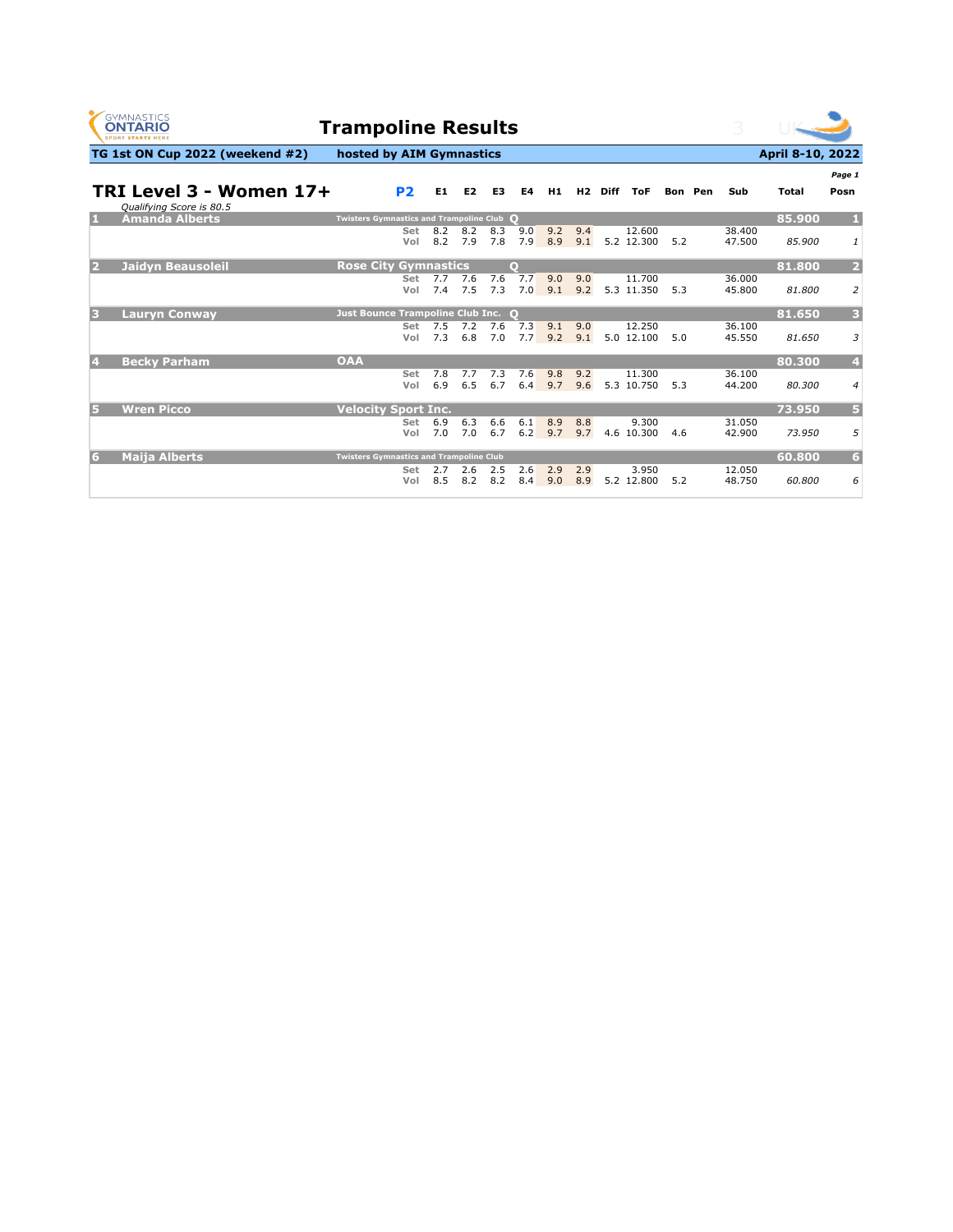| <b>GYMNASTICS</b><br><b>ONTARIO</b><br><b>SPORT STARTS HERE</b> | <b>Trampoline Results</b>                                                                                                                   |                  |                  |                         |
|-----------------------------------------------------------------|---------------------------------------------------------------------------------------------------------------------------------------------|------------------|------------------|-------------------------|
| TG 1st ON Cup 2022 (weekend #2)                                 | hosted by AIM Gymnastics                                                                                                                    |                  | April 8-10, 2022 |                         |
|                                                                 |                                                                                                                                             |                  |                  | Page 1                  |
| TRI Level 4 - Women                                             | <b>P1</b><br>E1<br>E <sub>2</sub><br>H1<br>H <sub>2</sub> Diff<br>E3<br>E4<br><b>ToF</b><br><b>Bon Pen</b>                                  | Sub              | <b>Total</b>     | Posn                    |
| Qualifying Score is 85.0<br><b>Abby Tiemersma</b>               | <b>Vertical Zone</b><br>$\mathbf O$                                                                                                         |                  | 91.550           | E.                      |
|                                                                 | 8.3<br>8.0<br>8.1<br>9.7<br>13.250<br>8.3<br>9.6<br><b>Set</b><br>8.0<br>7.8<br>7.3<br>7.9<br>9.2<br>7.0 13.250<br>9.4<br>7.0<br>Vol        | 39.300<br>52.250 | 91.550           | $\mathbf{1}$            |
| <b>Avaia Bergan</b>                                             | <b>Grand River Gymmies</b><br>$\mathbf{O}$                                                                                                  |                  | 90.250           | $\overline{\mathbf{2}}$ |
|                                                                 | 7.6<br>7.5<br>7.8<br>8.1<br>8.7<br>8.8<br>13.800<br><b>Set</b><br>7.5<br>7.6<br>8.1<br>7.6<br>9.4<br>9.3<br>7.1 13.550<br>7.1<br>Vol        | 37.950<br>52.300 | 90.250           | $\overline{2}$          |
| <b>Anežka Cabak</b><br>3                                        | <b>Etobicoke Gymnastics</b><br>$\bf{O}$                                                                                                     |                  | 88.100           | $\overline{\mathbf{3}}$ |
|                                                                 | 8.2<br>8.1<br>7.6<br>8.3<br>9.6<br>9.6<br>13.200<br><b>Set</b><br>7.0<br>7.4<br>9.0<br>9.1<br>6.5 12.750<br>6.5<br>7.1<br>7.3<br>0.2<br>Vol | 39.100<br>49.000 | 88.100           | 3                       |
| <b>Mackenzie Blanchard</b><br>$\boldsymbol{4}$                  | <b>Vertical Zone</b><br>$\mathbf O$<br>8.4                                                                                                  | 0.2 38.350       | 87.500           | $\overline{\mathbf{4}}$ |
|                                                                 | 8.3<br>8.5<br>8.1<br>9.4<br>9.5<br>12.400<br><b>Set</b><br>6.7<br>7.1<br>8.7<br>7.1 12.850<br>7.1<br>6.7<br>6.9<br>8.7<br>Vol               | 0.2 49.150       | 87.500           | 4                       |
| <b>Nola Smith</b><br>5                                          | <b>Airborne Trampoline KW</b><br>$\mathbf 0$<br>7.7<br>8.5<br>7.4<br>8.1<br>9.0<br>9.1<br>12.800<br><b>Set</b>                              | 37.650           | 87.500           | $\overline{\mathbf{5}}$ |
|                                                                 | 6.3<br>7.0<br>9.2<br>7.1<br>7.3<br>9.2<br>7.0 12.550<br>7.0<br>Vol                                                                          | 49.850           | 87.500           | 5                       |
| <b>Kendal Williams</b><br>6                                     | <b>Skyriders Trampoline Place Q</b><br>8.3<br>8.4<br>8.1<br>12.450                                                                          |                  | 87.150           | $6\phantom{a}$          |
|                                                                 | 7.9<br>9.0<br>9.0<br><b>Set</b><br>6.7<br>7.0<br>9.2<br>$7.2\quad 6.9$<br>9.4<br>7.0 12.100<br>7.0<br>Vol                                   | 37.850<br>49.300 | 87.150           | 6                       |
| <b>Emily Nikodym</b>                                            | <b>Etobicoke Gymnastics</b><br>$\mathbf O$<br>Set 7.2 7.4 7.2 7.4 8.8 8.8<br>13.050                                                         | 36.450           | 86.200           | $\overline{z}$          |
|                                                                 | Vol 7.3 7.4 7.2 7.5 9.0 9.1 6.5 13.000 6.5                                                                                                  | 49.750           | 86.200           | $\overline{z}$          |
| <b>Kate Gurowka</b><br>8                                        | <b>Manjak's Gymnastics</b><br>12.250<br>Set 7.4 7.2<br>7.6 7.2 9.4 9.4                                                                      | 36.250           | 84.850           | 8                       |
|                                                                 | Vol 7.6 7.1 7.5 6.8 8.9 9.0<br>6.5 12.050<br>6.5                                                                                            | 48.600           | 84.850           | 8                       |
| <b>Hannah Prno</b><br>9                                         | <b>Burlington Trampoline &amp; Tumbling</b><br>Set 7.2 7.1 6.9 6.5 9.1 9.2<br>11.800                                                        | 34.950           | 83.300           | $\overline{9}$          |
|                                                                 | Vol 6.6 6.1 6.5 6.3 8.9 8.9 7.3 12.050 7.3                                                                                                  | 48.350           | 83.300           | 9                       |
| Léa King<br>10                                                  | <b>Airborne Trampoline KW</b>                                                                                                               |                  | 81.900           | 10                      |
|                                                                 | 12.150<br>Set 7.3 7.5 7.2 7.0 9.7 9.5<br>Vol 6.0 6.1 5.9 5.9 9.3 9.3 6.4 11.650 6.4                                                         | 36.250<br>45.650 | 81.900           | 10                      |
| 11 Sophie Miller                                                | <b>Airborne Trampoline KW</b>                                                                                                               |                  | 43.300           | $\mathbf{11}$           |
|                                                                 | 7.7<br>$7.6$ 9.4<br>Set 7.9 8.1<br>9.2<br>12.400<br>$0.9\quad 0.7$<br>$0.8$ $0.9$ $0.9$ $1.1$ $1.300$ $1.1$<br>Vol 0.8                      | 37.300<br>6.000  | 43.300           | 11                      |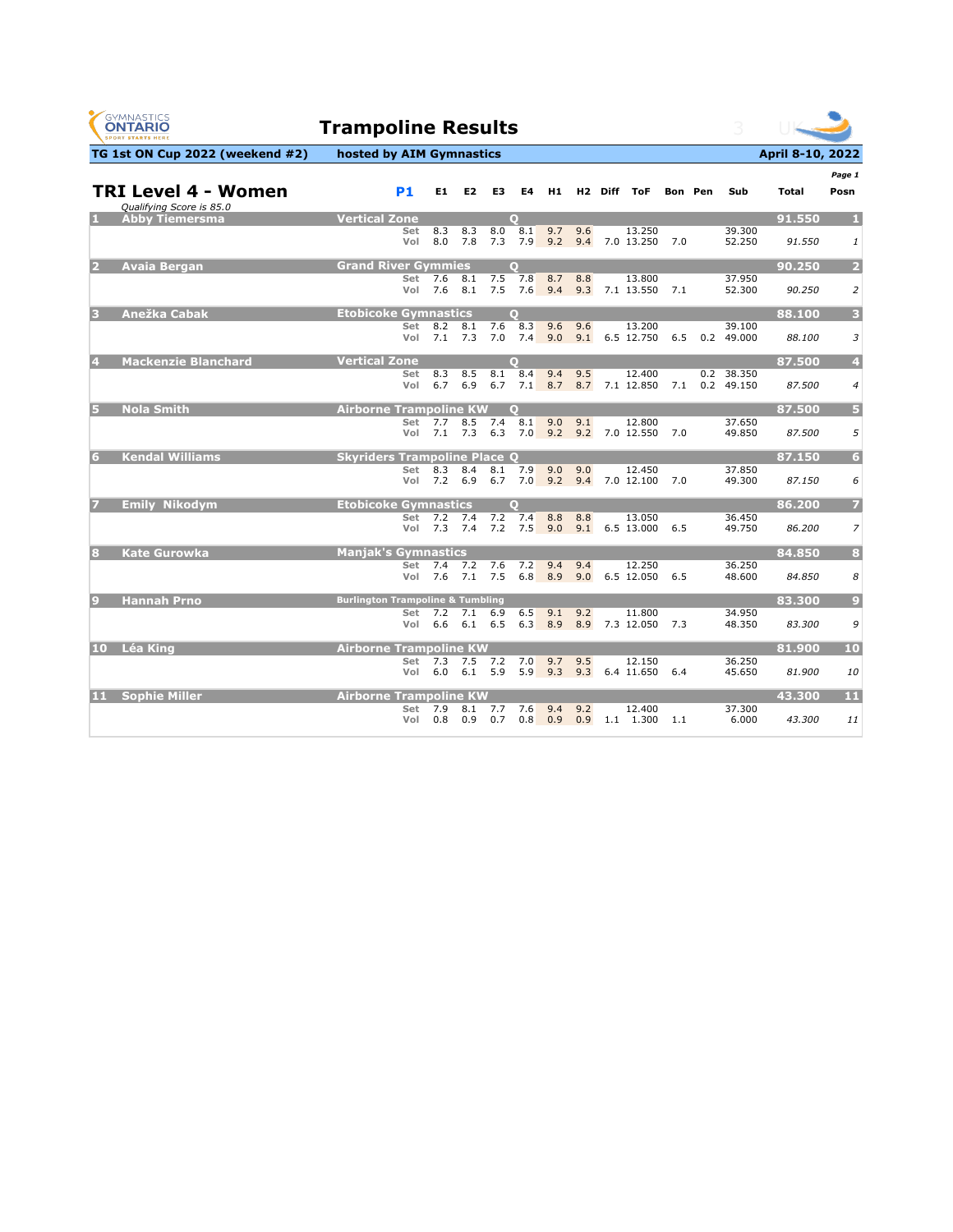| <b>GYMNASTICS</b><br><b>ONTARIO</b><br><b>SPORT STARTS HERE</b> | <b>Trampoline Results</b>                                                                                                                                                  |                  |                                                      |
|-----------------------------------------------------------------|----------------------------------------------------------------------------------------------------------------------------------------------------------------------------|------------------|------------------------------------------------------|
| TG 1st ON Cup 2022 (weekend #2)                                 | hosted by AIM Gymnastics                                                                                                                                                   |                  | April 8-10, 2022                                     |
| <b>TRI Level 1 - Men</b><br>Qualifying Score is 77.0            | P <sub>2</sub><br>E1<br>H2<br><b>Diff</b><br>E <sub>2</sub><br>E <sub>3</sub><br>E4<br>H1<br><b>ToF</b><br><b>Bon Pen</b>                                                  | Sub              | Page 1<br><b>Total</b><br>Posn                       |
| <b>Kiran Rayner</b><br>D.                                       | Just Bounce Trampoline Club Inc. O<br>8.9<br>8.3<br>9.7<br>9.7<br>8.4<br>8.8<br>11.850<br><b>Set</b><br>8.3<br>9.5<br>9.5<br>8.3<br>8.0<br>8.1<br>3.0 12.100<br>3.0<br>Vol | 38.750<br>44.000 | 82.750<br>$1$<br>82.750<br>$1\vert$                  |
| <b>Jackson Evans</b><br>2                                       | <b>Anti-Gravity</b><br>O<br>8.1<br>9.9 10.0<br>8.4<br>8.2<br>7.9<br>11,900<br><b>Set</b><br>7.2<br>9.7<br>7.5<br>7.4<br>7.4<br>9.7<br>3.6 11.600<br>3.6<br>Vol             | 38.150<br>43.300 | $\overline{2}$<br>81.450<br>2 <sup>1</sup><br>81.450 |
| Jackson Gauv in<br>3                                            | <b>Anti-Gravity</b><br>O<br>7.9<br>7.7<br>9.6<br>7.9<br>9.6<br>12.150<br><b>Set</b><br>8.0<br>7.3<br>7.0<br>7.5<br>6.7<br>9.3<br>9.5<br>3.6 11.250<br>Vol<br>3.6           | 37.550<br>42.150 | $\overline{\mathbf{3}}$<br>79.700<br>3<br>79.700     |
| <b>Jacob Costello</b><br>4                                      | <b>Sudbury Laurels</b><br>O<br>7.5<br>7.8<br>7.7<br>9.4<br>7.8<br>9.6<br>12.100<br><b>Set</b><br>7.1<br>7.5<br>7.6<br>7.4<br>9.3<br>9.4<br>3.1 10.750<br>3.1<br>Vol        | 37.100<br>41.200 | $\overline{\mathbf{4}}$<br>78.300<br>78.300<br>4     |
| <b>Aaron Whetham</b><br>5                                       | <b>Manjak's Gymnastics</b><br>$7.7$ 7.5<br>8.0<br>7.5<br>9.5<br>11.350<br>9.5<br><b>Set</b><br>7.3<br>7.3<br>6.6<br>9.5<br>9.5<br>2.4 11.200<br>7.2<br>2.4<br>Vol          | 36.050<br>40.000 | 5<br>76.050<br>5<br>76.050                           |
| <b>Emmett Steinwell-Pennington</b><br>6                         | <b>OAA</b><br>7.5<br>6.9<br>6.8<br>9.6<br>10.750<br><b>Set</b><br>7.3<br>9.8<br>7.6<br>7.1<br>7.1<br>7.0 10.0 10.0<br>2.5 11.100<br>2.5<br>Vol                             | 34.650<br>40.300 | $6\overline{6}$<br>74.950<br>74.950<br>6             |
| <b>Julien Fedor</b>                                             | <b>Club Les Sittelles</b><br>10.550<br>Set 7.6 7.5<br>7.5<br>9.8<br>9.9<br>Vol 6.8 7.3 6.7 6.8 9.7 9.9 2.5 10.350 2.5                                                      | 35.433<br>38.750 | $\overline{7}$<br>74.183<br>74.183<br>$\overline{Z}$ |
| 8 Kayden Gaffney                                                | <b>Club Les Sittelles</b><br>7.1 7.5 9.8 9.8<br>10.050<br>Set 7.2 7.5<br>7.1 7.4 9.4 9.4 2.6 9.750 2.6<br>Vol 7.3 7.5                                                      | 34.550<br>39.050 | 8<br>73.600<br>8 <sup>1</sup><br>73.600              |
| <b>Isaac Dasovich</b><br>9                                      | <b>Anti-Gravity</b><br>Set 7.2 7.2 6.6<br>7.0 9.5 9.5<br>10.700<br>6.5 6.9 6.6 6.5 9.2 9.3<br>2.2 10.450 2.2<br>Vol                                                        | 34.400<br>37.200 | $\overline{9}$<br>71.600<br>$\overline{9}$<br>71.600 |
| <b>Emmett Turpin</b><br>10                                      | <b>Anti-Gravity</b><br>7.6 7.2 9.5 9.6<br>Set 7.8 7.6<br>9.900<br>Vol 6.7 6.7<br>6.2 6.0 9.8 9.3 2.4 9.650 2.4                                                             | 34.650<br>36.900 | 10<br>71.550<br>10<br>71.550                         |
| 11 Brodie Turpin                                                | <b>Anti-Gravity</b><br>$6.4$ $8.9$ $9.0$<br><b>Set 6.9</b><br>6.7<br>6.6<br>9.300<br>6.7 6.7 6.4 6.4 9.4 9.5 3.0 9.750 3.0<br>Vol                                          | 31.550<br>38.300 | 11<br>69.850<br>11<br>69.850                         |
| 12 Aaron Cook                                                   | <b>Airborne Trampoline KW</b><br>6.3<br>6.0<br><b>Set</b> 6.3<br>6.1 8.4 8.5<br>9.550<br>6.5 6.3 9.4 9.5 2.5 10.000 2.5<br>6.9<br>Vol 7.0                                  | 30.400<br>37.850 | $\mathbf{12}$<br>68.250<br>68.250<br>12              |
| <b>Matthew Clarke</b><br>$ 13\rangle$                           | <b>Rose City Gymnastics</b><br>6.5 6.8 9.6 9.6<br>9.300<br>Set 7.1 6.7<br>6.7 6.2 6.4 $9.2$ $9.1$ 2.0 $9.100$ 2.0<br>Vol 6.7                                               | 32.400<br>35.350 | 13<br>67.750<br>67.750<br>13                         |

| $\begin{array}{c} 14 \end{array}$ | <b>Cameron McVeigh</b> | <b>Anti-Gravity</b>           |             |            |            |            |            |            |     |                |     |                      | 64.150 | 14        |
|-----------------------------------|------------------------|-------------------------------|-------------|------------|------------|------------|------------|------------|-----|----------------|-----|----------------------|--------|-----------|
|                                   |                        | <b>Set</b><br>Vol             | -6.4<br>6.0 | 6.4<br>6.5 | 6.0<br>5.8 | 6.0<br>6.0 | 8.6<br>9.2 | 8.6<br>9.2 | 2.1 | 9.300<br>8.850 | 2.1 | 30.300<br>0.4 33.850 | 64.150 | 14        |
|                                   |                        |                               |             |            |            |            |            |            |     |                |     |                      |        |           |
| <b>15</b>                         | <b>Devin Horan</b>     | <b>Airborne Trampoline KW</b> |             |            |            |            |            |            |     |                |     |                      | 60.250 | <b>15</b> |
|                                   |                        | <b>Set</b>                    | 7.9         | 7.7        | 7.5        | 7.7        | 9.9        | 9.8        |     | 11.050         |     | 36.300               |        |           |
|                                   |                        | Vol                           | 4.7         | 4.8        | 4.5        | 4.6        | 5.4        | 5.6        | 1.3 | 6.550 1.3      |     | 23.950               | 60.250 | 15        |
|                                   | <b>Gunnar Larsen</b>   | <b>Rideau Gymnastics</b>      |             |            |            |            |            |            |     |                |     |                      | 53.250 | <b>16</b> |
|                                   |                        | <b>Set</b>                    | 6.9         | 6.9        | 7.1        | 6.4        | 9.9        | 9.9        |     | 10.150         |     | 33.850               |        |           |
|                                   |                        | Vol                           | 3.2         | 3.3        | 3.1        | 3.2        | 4.6        | 4.6        | 1.7 | 5.000          | 1.7 | 19.400               | 53.250 | 16        |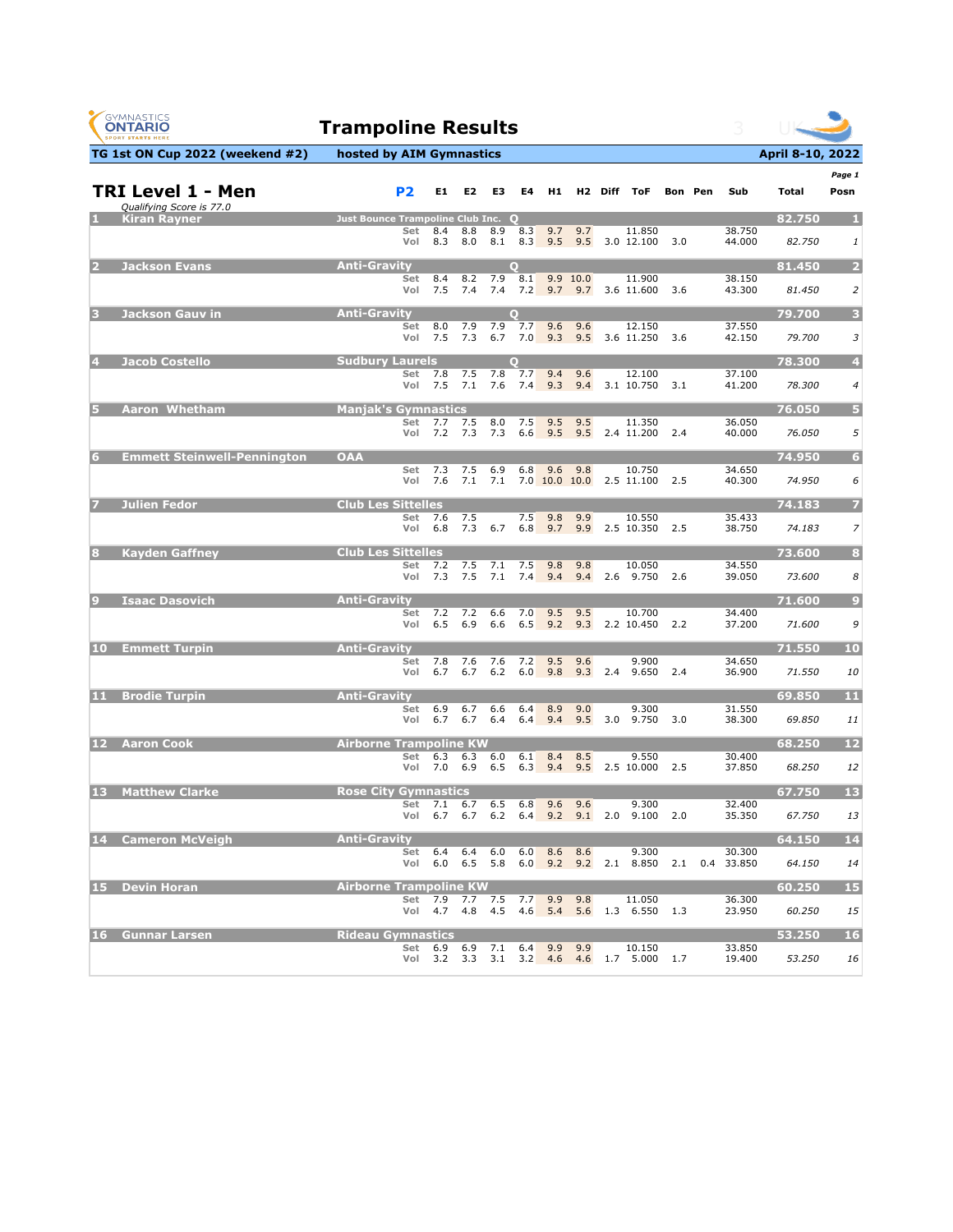*Page 2*

| <b>TRI Level 1 - Men</b>              |                            | P <sub>2</sub>    | E1         | E <sub>2</sub> | E3                   | E4         | H1         | H2         | <b>Diff</b> | <b>ToF</b>          | Bon        | Pen        | Sub             | Total  | Posn   |
|---------------------------------------|----------------------------|-------------------|------------|----------------|----------------------|------------|------------|------------|-------------|---------------------|------------|------------|-----------------|--------|--------|
| <b>Nathan Maloy</b><br>$\blacksquare$ | <b>Grand River Gymmies</b> |                   |            |                |                      |            |            |            |             |                     |            |            |                 | 40.650 | $17$   |
|                                       | $(0$ moves)                | <b>Set</b><br>Vol | 0.0<br>8.1 | 0.0<br>7.9     | 0.0<br>7.9           | 0.0<br>7.8 | 0.0<br>9.8 | 0.0<br>9.8 |             | 0.000<br>2.5 10.050 | - 2.5      |            | 0.000<br>40.650 | 40.650 | 17     |
| 18= Dax Plexman                       | <b>Muskoka</b>             |                   |            |                |                      |            |            |            |             |                     |            |            |                 | 0.000  | $18 =$ |
|                                       | $(0$ moves)<br>(0 moves)   | <b>Set</b><br>Vol | 0.0<br>0.0 | 0.0<br>0.0     | 0.0<br>0.0           | 0.0<br>0.0 | 0.0<br>0.0 | 0.0<br>0.0 | 0.0         | 0.000<br>0.000      | 0.0        | 0.0        | 0.000<br>0.000  | 0.000  | 18     |
| 18= Jasper McLean-Dutcher             | Muskoka                    |                   |            |                |                      |            |            |            |             |                     |            |            |                 | 0.000  | $18 =$ |
|                                       | (0 moves)<br>$(0$ moves)   | <b>Set</b><br>Vol | 0.0<br>0.0 | 0.0<br>0.0     | $0.0^{\circ}$<br>0.0 | 0.0<br>0.0 | 0.0<br>0.0 | 0.0<br>0.0 | 0.0         | 0.000<br>0.000      | 0.0<br>0.0 | 0.0<br>0.0 | 0.000<br>0.000  | 0.000  | 18     |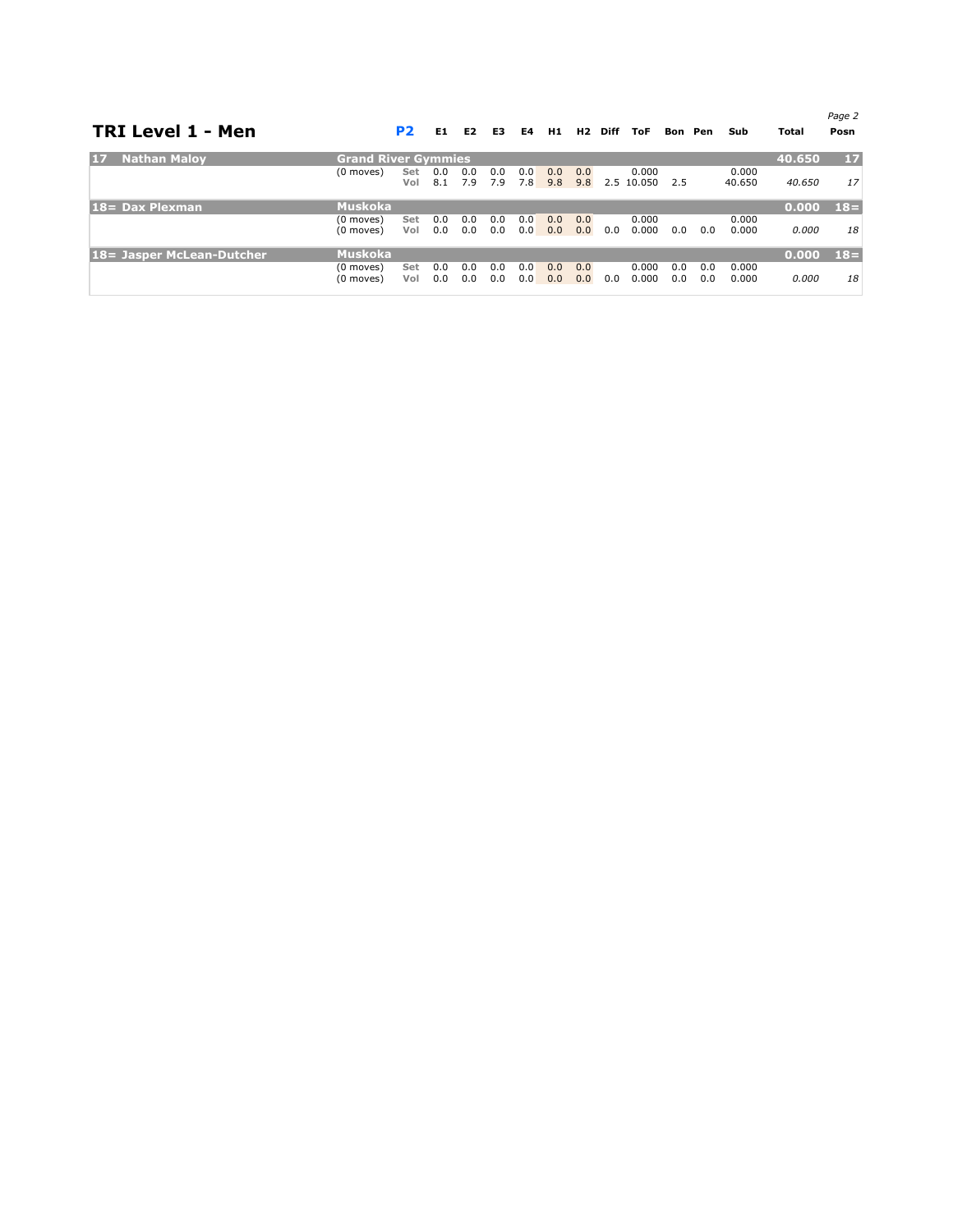| <b>GYMNASTICS</b><br><b>ONTARIO</b><br><b>SPORT STARTS HERE</b> | <b>Trampoline Results</b>                                               |                                                                       |                            |                          |
|-----------------------------------------------------------------|-------------------------------------------------------------------------|-----------------------------------------------------------------------|----------------------------|--------------------------|
| TG 1st ON Cup 2022 (weekend #2)                                 | hosted by AIM Gymnastics                                                |                                                                       | April 8-10, 2022           |                          |
| <b>TRI Level 2 - Men</b>                                        | <b>P2</b><br>E1<br>E <sub>2</sub><br>E <sub>3</sub>                     | <b>H2</b><br><b>Diff</b><br><b>ToF</b><br>Ε4<br>H1<br><b>Bon Pen</b>  | Sub<br><b>Total</b>        | Page 1<br>Posn           |
| Qualifying Score is 77.7<br><b>Alexi Roy</b><br>L               | <b>Club Les Sittelles</b>                                               | $\bf{O}$                                                              | 84.550                     | $\mathbf{1}$             |
|                                                                 | 7.6<br>8.4<br>8.4<br><b>Set</b><br>8.6<br>8.1<br>8.4<br>Vol             | 8.5<br>9.8<br>9.8<br>11.600<br>8.5<br>9.8<br>9.8<br>4.2 11.250<br>4.2 | 38.200<br>46.350<br>84.550 | $\mathbf{1}$             |
| <b>Jonathan Leaper</b><br>$\overline{\mathbf{2}}$               | <b>Manjak's Gymnastics</b>                                              | $\mathbf O$                                                           | 82.100                     | $\overline{2}$           |
|                                                                 | 7.6<br>7.6<br>7.0<br><b>Set</b><br>7.5<br>6.9<br>7.5<br>Vol             | 7.5<br>9.1<br>9.1<br>12.300<br>7.4<br>9.4<br>9.4<br>4.5 12.300<br>4.5 | 36.500<br>45.600<br>82.100 | $\overline{2}$           |
| <b>Nicholas Berzak</b><br>$\overline{\mathbf{3}}$               | <b>Airborne Trampoline KW</b>                                           | $\mathbf O$                                                           | 81.350                     | $\overline{\mathbf{3}}$  |
|                                                                 | 8.0<br>7.7<br>8.0<br><b>Set</b><br>7.1<br>7.2<br>6.8<br>Vol             | 7.9<br>9.9<br>9.9<br>11.800<br>7.3<br>9.4<br>9.4<br>4.5 11.050<br>4.5 | 37.600<br>43.750<br>81.350 | $\mathfrak{Z}$           |
| <b>Philippe Bondy</b><br>$\overline{4}$                         | <b>Manjak's Gymnastics</b>                                              | $\circ$                                                               | 81.300                     | $\overline{\mathbf{4}}$  |
|                                                                 | 7.3<br>7.7<br>7.3<br><b>Set</b><br>7.7<br>7.8<br>7.9<br>Vol             | 7.7<br>9.7<br>9.7<br>11.450<br>9.8<br>7.7<br>9.8<br>4.3 11.250<br>4.3 | 36.150<br>45.150<br>81.300 | $\overline{4}$           |
| <b>Shawn Garvin</b><br>5                                        | Kingston Aeros Trampoline Club Q                                        | 11.900                                                                | 80.850                     | 5                        |
|                                                                 | 8.0<br>7.6<br>7.8<br><b>Set</b><br>7.0<br>6.9<br>7.3<br>Vol             | 9.8<br>7.6<br>9.8<br>6.8<br>9.2<br>9.2<br>4.5 11.650<br>4.5           | 37.100<br>43.750<br>80.850 | 5 <sup>1</sup>           |
| <b>Tayshaun Forbes</b><br>6                                     | <b>OAA</b><br>7.2                                                       | O<br>7.3                                                              | 80.750                     | $\overline{\mathbf{6}}$  |
|                                                                 | 8.0<br>7.0<br><b>Set</b><br>7.7<br>7.8<br>7.1<br>Vol                    | 9.6<br>9.6<br>11.400<br>7.9<br>9.5<br>9.5<br>4.5 11.250<br>4.5        | 35.500<br>45.250<br>80.750 | 6                        |
| <b>Julian Collins</b>                                           | <b>Grand River Gymmies</b><br>Set 7.2 7.3 6.9                           | $\bf{O}$<br>11.500                                                    | 79.200                     | $\overline{\mathbf{z}}$  |
|                                                                 | Vol 7.0                                                                 | 7.4<br>9.5<br>9.5<br>6.9 7.1 6.7 9.7 9.7 4.3 11.500 4.3               | 35.500<br>79.200<br>43.700 | $\overline{z}$           |
| <b>Diego Poliquin</b><br>$\bf{8}$                               | <b>Club Les Sittelles</b><br>6.9<br>6.7<br>Set 7.1                      | $7.0$ 9.4<br>10.250<br>9.4                                            | 75.350<br>33.550           | 8                        |
|                                                                 | Vol 7.1<br>6.8                                                          | 6.9 7.3 9.1 9.1<br>4.2 10.300 4.2                                     | 41.800<br>75.350           | $\boldsymbol{8}$         |
| <b>Stefon Morgan</b><br>$\boldsymbol{9}$                        | <b>Rose City Gymnastics</b><br>Set 5.8 5.6<br>5.4                       | $5.8$ 7.3<br>7.3<br>10,400                                            | 73.900<br>29.100           | $\overline{9}$           |
|                                                                 | 7.5<br>Vol 7.0 7.3                                                      | $6.7$ 9.4<br>9.4<br>4.2 12.700 4.2                                    | 44.800<br>73.900           | 9                        |
| <b>Tyler Boswell</b><br><b>10</b>                               | <b>Skyriders Trampoline Place</b><br>Set 5.4 5.4 5.5                    | $5.8$ $9.3$<br>9.900<br>9.3                                           | 67.150<br>30.100           | 10                       |
|                                                                 | Vol 5.1 5.1 6.0                                                         | $5.2 \quad 8.9$<br>8.9 4.2 9.450 4.2                                  | 37.050<br>67.150           | 10                       |
| <b>Peter Fedorov</b><br>11                                      | <b>Just Bounce Trampoline Club Inc.</b><br><b>Set</b> 2.9<br>3.0<br>3.0 | $3.1\quad 3.5$<br>3.5<br>5.100                                        | 59.300<br>14.600           | $\overline{\mathbf{11}}$ |
|                                                                 | $7.2$ $7.1$<br>7.1<br>Vol                                               | 7.4 9.3 9.3 4.5 12.100 4.5                                            | 44.700<br>59.300           | 11                       |
| 12 Henry Buck                                                   | <b>Burlington Trampoline &amp; Tumbling</b><br>Set 1.5 1.5 1.5          | $1.6$ 1.7<br>2.500<br>1.7                                             | 51.500<br>7.200            | $\overline{\mathbf{12}}$ |
|                                                                 | 7.3<br>7.3<br>Vol 7.3                                                   | $7.6$ 9.4<br>4.2 11.900<br>9.4<br>4.2                                 | 51.500<br>44.300           | 12                       |
| <b>Matthew Ross</b><br><b>13</b>                                | <b>Club Les Sittelles</b><br>0.8<br>0.7<br>Set 0.7                      | $0.8$ 1.0<br>0.945<br>1.0                                             | 45.395<br>3.445            | 13                       |
|                                                                 | Vol 7.3 7.3                                                             | $6.9$ $7.3$ $9.4$<br>$9.4$ 4.2 9.550<br>4.2                           | 41.950<br>45.395           | 13                       |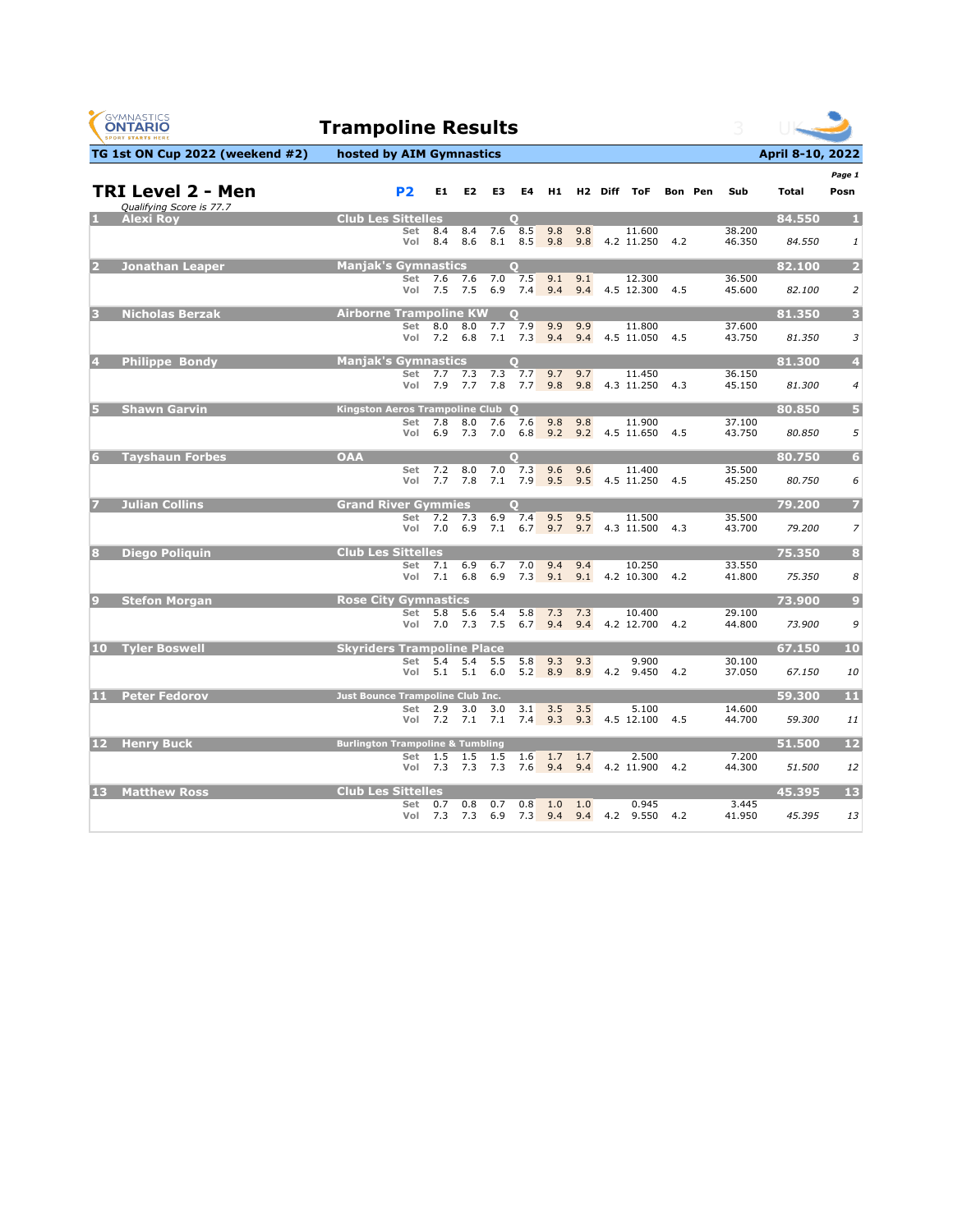| <b>GYMNASTICS</b><br><b>ONTARIO</b><br><b>SPORT STARTS HERE</b> | <b>Trampoline Results</b>                     |     |                |     |     |     |     |                         |     |                |        |                  |                         |
|-----------------------------------------------------------------|-----------------------------------------------|-----|----------------|-----|-----|-----|-----|-------------------------|-----|----------------|--------|------------------|-------------------------|
| TG 1st ON Cup 2022 (weekend #2)                                 | hosted by AIM Gymnastics                      |     |                |     |     |     |     |                         |     |                |        | April 8-10, 2022 |                         |
|                                                                 |                                               |     |                |     |     |     |     |                         |     |                |        |                  | Page 1                  |
| <b>TRI Level 3 - Men</b>                                        | <b>P2</b>                                     | E1  | E <sub>2</sub> | E3  | E4  | H1  |     | H <sub>2</sub> Diff ToF |     | <b>Bon Pen</b> | Sub    | <b>Total</b>     | Posn                    |
| Qualifying Score is 80.5<br><b>Sasha Shteflyuk</b><br>И.        | Just Bounce Trampoline Club Inc. O            |     |                |     |     |     |     |                         |     |                |        | 87.700           | $\mathbf{1}$            |
|                                                                 | <b>Set</b>                                    | 7.3 | 7.1            | 6.6 | 7.2 | 9.1 | 9.2 | 13.900                  |     |                | 37.350 |                  |                         |
|                                                                 | Vol                                           | 7.7 | 7.7            | 7.9 | 7.5 | 9.3 | 9.3 | 5.9 13.850              | 5.9 |                | 50.350 | 87.700           | $\mathbf{1}$            |
| <b>Carter Wilson</b><br>$\overline{2}$                          | <b>Burlington Trampoline &amp; Tumbling Q</b> |     |                |     |     |     |     |                         |     |                |        | 86.350           | $\overline{\mathbf{2}}$ |
|                                                                 | <b>Set</b>                                    | 8.1 | 8.0            | 7.3 | 8.3 | 9.2 | 9.2 | 12.050                  |     |                | 37.350 |                  |                         |
|                                                                 | Vol                                           | 7.7 | 8.1            | 7.6 | 8.1 | 8.6 | 8.9 | 5.9 12.650              | 5.9 |                | 49.000 | 86.350           | $\overline{2}$          |
| <b>LeeMing King</b><br>$\overline{\mathbf{3}}$                  | <b>Ottawa Gymnastics Centre O</b>             |     |                |     |     |     |     |                         |     |                |        | 81.500           | $\overline{\mathbf{3}}$ |
|                                                                 | <b>Set</b>                                    | 6.1 | 6.6            | 6.4 | 6.7 | 9.3 | 9.4 | 12.700                  |     |                | 35.050 |                  |                         |
|                                                                 | Vol                                           | 6.3 | 7.1            | 6.5 | 6.8 | 9.7 | 9.5 | 5.4 12.750              | 5.4 |                | 46.450 | 81.500           | $\mathfrak{Z}$          |
| <b>Logan Case</b><br>4                                          | ascension trampoline                          |     |                |     |     |     |     |                         |     |                |        | 76.450           | $\overline{\mathbf{4}}$ |
|                                                                 | <b>Set</b>                                    | 7.0 | 7.3            | 7.1 | 7.2 | 8.9 | 9.0 | 9.950                   |     |                | 33.200 |                  |                         |
|                                                                 | Vol                                           | 7.2 | 6.8            | 7.1 | 7.5 | 8.8 | 8.8 | 5.0 10.150              | 5.0 |                | 43.250 | 76.450           | $\overline{4}$          |
| <b>Ronan Harvey</b><br>5                                        | <b>Velocity Sport Inc.</b>                    |     |                |     |     |     |     |                         |     |                |        | 67.950           | 5                       |
|                                                                 | <b>Set</b>                                    | 4.7 | 5.2            | 4.8 | 4.9 | 6.6 | 6.6 | 8.750                   |     |                | 25.050 |                  |                         |
|                                                                 | Vol                                           | 6.7 | 6.4            | 6.2 | 6.5 | 9.0 | 8.9 | 4.7 11.650              | 4.7 |                | 42.900 | 67.950           | 5                       |
| <b>Braxton Macintosh</b><br>6                                   | <b>Grand River Gymmies</b>                    |     |                |     |     |     |     |                         |     |                |        | 67.750           | $6\phantom{1}6$         |
|                                                                 | <b>Set</b>                                    | 6.8 | 7.5            | 6.8 | 6.8 | 9.5 | 9.2 | 12.450                  |     |                | 35.400 |                  |                         |
|                                                                 | Vol                                           | 4.8 | 5.5            | 4.8 | 4.6 | 6.2 |     | $6.2$ 4.1 8.350         | 4.1 |                | 32.350 | 67.750           | 6                       |
| <b>Jonathan Langford</b>                                        | <b>Grand River Gymmies</b>                    |     |                |     |     |     |     |                         |     |                |        | 50.000           | 7                       |
|                                                                 | <b>Set</b>                                    | 1.4 | 1.4            | 1.4 | 1.4 | 2.0 | 2.0 | 2.300                   |     |                | 7.100  |                  |                         |
|                                                                 | Vol                                           | 6.1 | 5.8            | 6.0 | 6.4 | 8.6 | 7.0 | 6.0 11.000              | 6.0 |                | 42.900 | 50.000           | $\overline{z}$          |